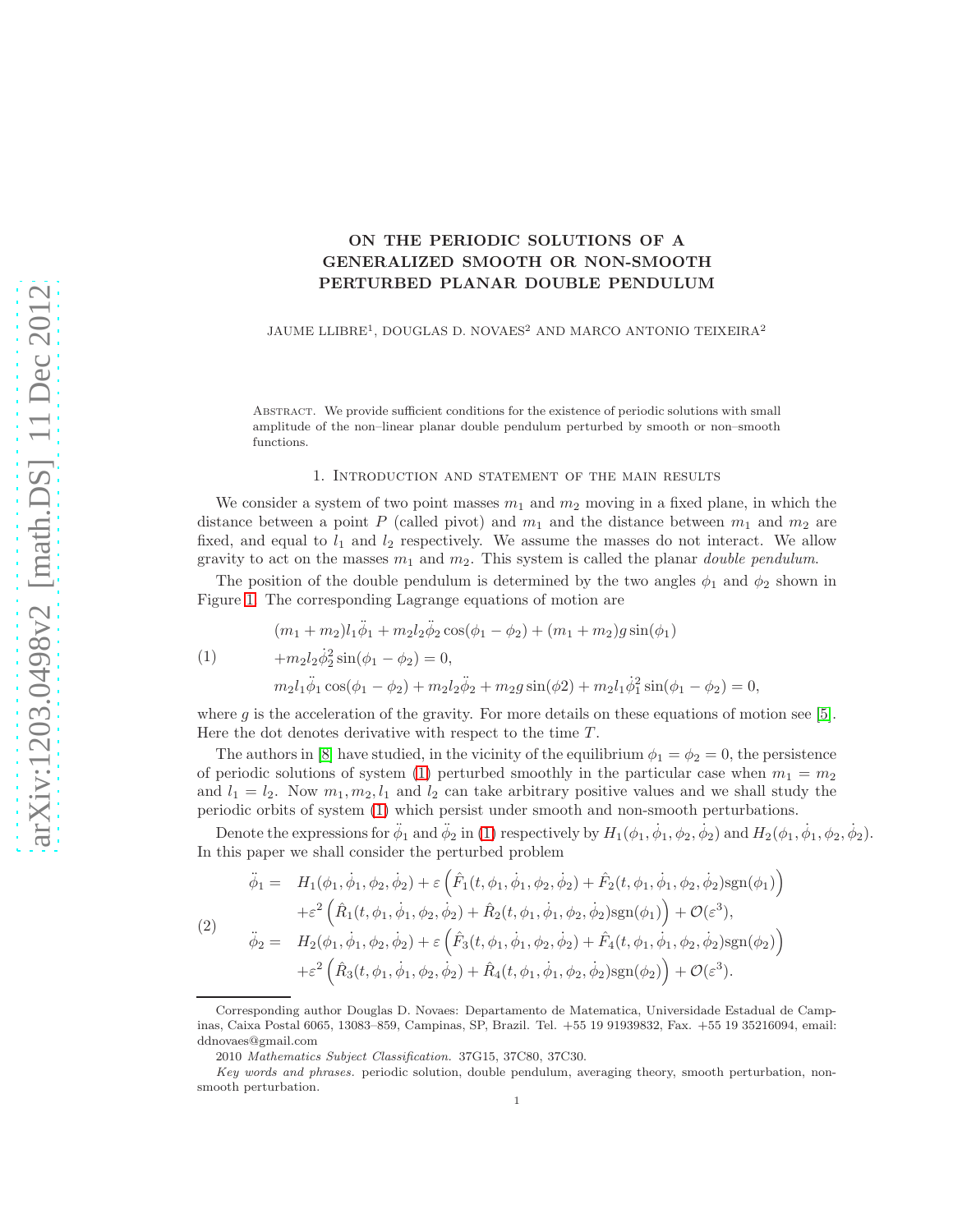

FIGURE 1. The planar double pendulum.

The function  $sgn(z)$  denotes the sign function, i.e.

<span id="page-1-0"></span>
$$
sgn(z) = \begin{cases} -1 & \text{if } z < 0, \\ 0 & \text{if } z = 0, \\ 1 & \text{if } z > 0. \end{cases}
$$

Here the smooth functions  $\hat{F}_i$  and  $\hat{R}_i$  for  $i = 1, 2, 3, 4$  define the perturbation. These functions are respectively  $T_{F_i}$ -periodic and  $T_{R_i}$ -periodic in t and respectively in resonance  $p_{F_i}:q_{F_i}$  and  $p_{R_i}:q_{R_i}$  with some of the periodic solutions of the linearized unperturbed double pendulum, being p and q relatively prime positive integers for  $p = p_{F_i}, p_{R_i}, q = q_{F_i}, q_{R_i}$  and  $i = 1, 2, 3, 4$ . We also assume that  $F_i(t, 0, 0, 0, 0) = 0$  for  $i = 1, 2, 3, 4$ .

**Remark 1.** For simplicity, we can assume that the functions  $\hat{F}_i$  and  $\hat{R}_i$  for  $i = 1, 2, 3, 4$ are T-periodic with  $T = pT_j$  for some integer p where  $T_j$  for  $j = 1, 2$  are the periods of the solutions of the linearized unperturbed double pendulum. Indeed, if we take p the least common multiple among  $p_{F_i}$  and  $p_{R_i}$  for  $i = 1, 2, 3, 4$ , then there exists integers  $n_{F_i}$  and  $n_{R_i}$  such that  $p = n_{F_i} p_{F_i} = n_{R_i} p_{R_i}$  for  $i = 1, 2, 3, 4$ . Hence

$$
pT_j = n_{F_i}q_{F_i}\frac{p_{F_i}}{q_{F_i}}T_j = n_{R_i}q_{R_i}\frac{p_{R_i}}{q_{R_i}}T_j.
$$

For  $i = 1, 2, 3, 4,$  and  $j = 1, 2$ .

Note that the functions  $\hat{F}_i$  and  $\hat{R}_i$  for  $i = 1, 2, 3, 4$ , can be taken in a certain way arbitrary, i.e., only assuming some hypotheses. It makes us able to provide, in a physical context, real meaning for these functions. In our case, since we are working with discontinuity in the variables  $\theta_1$  and  $\theta_2$ , the functions  $\hat{F}_1$ ,  $\hat{F}_2$ ,  $\hat{R}_1$  and  $\hat{R}_2$  could model the escapement for the particle  $m_1$ , and the functions  $\hat{F}_3$ ,  $\hat{F}_4$ ,  $\hat{R}_3$  and  $\hat{R}_4$  could model the escapement for the particle  $m_2$ . If we work with discontinuity in the variables  $\theta'_1$  and  $\theta'_2$ , instead with discontinuity in the variables  $\theta_1$  and  $\theta_2$ , the respective functions could model the Coulomb Friction. We also can work composing these two phenomena. For more details on physical systems with discontinuous models see, for instance, [\[1\]](#page-16-2) and [\[2\]](#page-16-3).

Now, we follow the steps: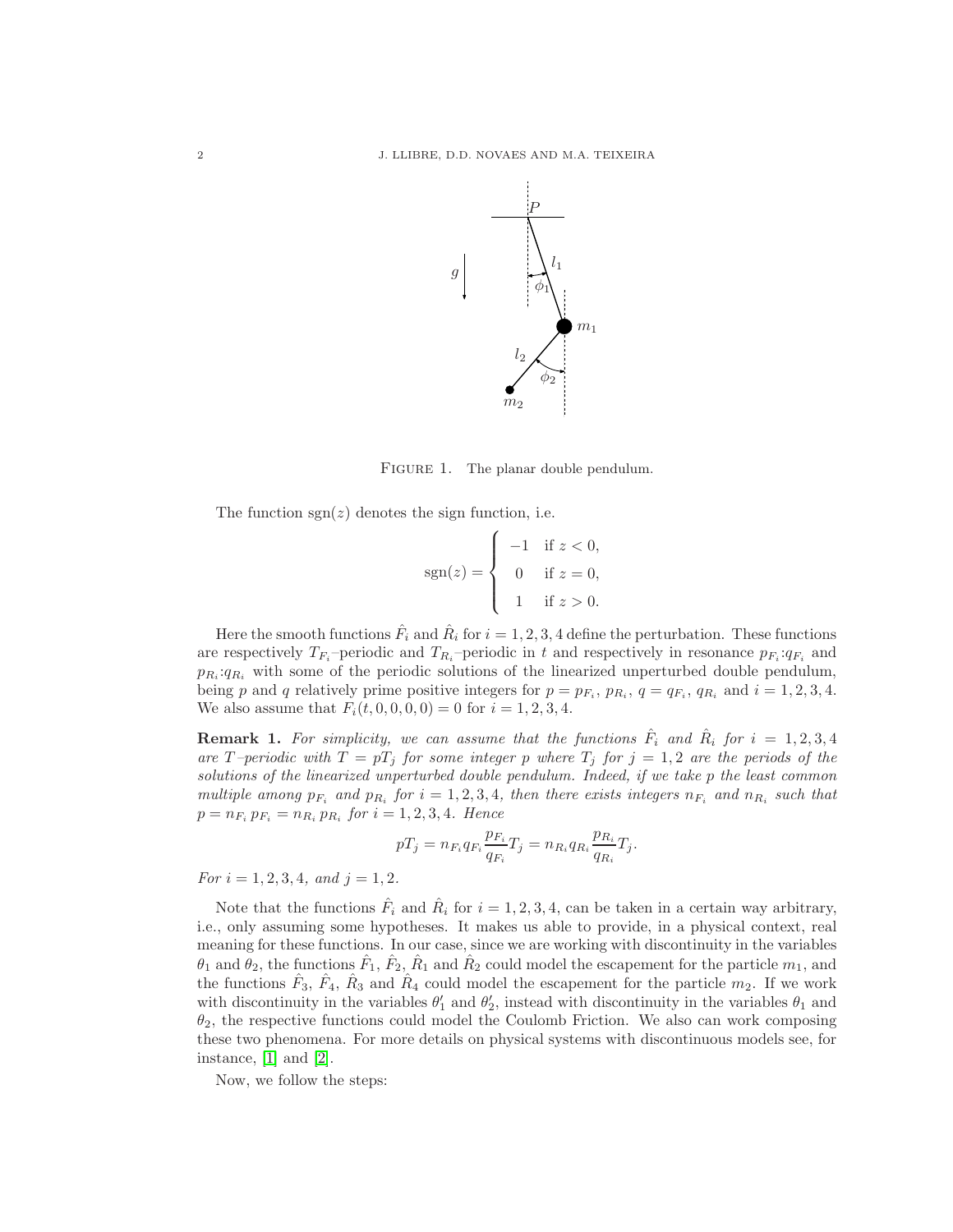(i) proceed with the change of variable  $\phi_1 = \varepsilon \theta_1$  and  $\phi_2 = \varepsilon \theta_2$ ;

$$
\ddot{\theta}_{1} = \frac{1}{\varepsilon} H_{1}(\varepsilon \theta_{1}, \varepsilon \dot{\theta}_{1}, \varepsilon \theta_{2}, \varepsilon \dot{\theta}_{2}) + \hat{F}_{1}(t, \varepsilon \theta_{1}, \varepsilon \dot{\theta}_{1}, \varepsilon \dot{\theta}_{2}, \varepsilon \dot{\theta}_{2}) + \hat{F}_{2}(t, \varepsilon \theta_{1}, \varepsilon \dot{\theta}_{1}, \varepsilon \theta_{2}, \varepsilon \dot{\theta}_{2}) \text{sgn}(\theta_{1}) \n+ \varepsilon \left( \hat{R}_{1}(t, \varepsilon \theta_{1}, \varepsilon \dot{\theta}_{1}, \varepsilon \theta_{2}, \varepsilon \dot{\theta}_{2}) + \hat{R}_{2}(t, \varepsilon \theta_{1}, \varepsilon \dot{\theta}_{1}, \varepsilon \theta_{2}, \varepsilon \dot{\theta}_{2}) \text{sgn}(\theta_{1}) \right) + \mathcal{O}(\varepsilon^{3}), \n\ddot{\theta}_{2} = \frac{1}{\varepsilon} H_{2}(\varepsilon \theta_{1}, \varepsilon \dot{\theta}_{1}, \varepsilon \theta_{2}, \varepsilon \dot{\theta}_{2}) + F_{3}(t, \varepsilon \theta_{1}, \varepsilon \dot{\theta}_{1}, \varepsilon \theta_{2}, \varepsilon \dot{\theta}_{2}) + F_{4}(t, \varepsilon \theta_{1}, \varepsilon \dot{\theta}_{1}, \varepsilon \theta_{2}, \varepsilon \dot{\theta}_{2}) \text{sgn}(\theta_{2}) \n+ \varepsilon \left( \hat{R}_{1}(t, \varepsilon \theta_{1}, \varepsilon \dot{\theta}_{1}, \varepsilon \theta_{2}, \varepsilon \dot{\theta}_{2}) + \hat{R}_{2}(t, \varepsilon \theta_{1}, \varepsilon \dot{\theta}_{1}, \varepsilon \theta_{2}, \varepsilon \dot{\theta}_{2}) \text{sgn}(\theta_{2}) \right) + \mathcal{O}(\varepsilon^{3}).
$$

(ii) expand in Taylor series, for  $\varepsilon = 0$ , the expressions of  $\ddot{\theta}_1$  and  $\ddot{\theta}_2$ ;

(iii) Take a new time t given by the rescaling  $t = \alpha \tau$ , with  $\alpha = \sqrt{l_1 m_1/(g m_2)}$ ;

(iv) and finally, denote

$$
a = \frac{m_1 + m_2}{m_2} > 1
$$
 and  $b = \frac{l_1(m_1 + m_2)}{l_2 m_2} > 0.$ 

Hence, we obtain the following equations of motion for the double pendulum (3)

$$
\theta_1'' = -a\theta_1 + \theta_2 + \varepsilon (K_1(\tau) + F_1(\tau, \theta_1, \theta_1', \theta_2, \theta_2') + (K_2(\tau) + F_2(\tau, \theta_1, \theta_1', \theta_2, \theta_2')) \operatorname{sgn}(\theta_1)) + \varepsilon^2 R_1(\tau, \theta_1, \theta_1', \theta_2, \theta_2', \varepsilon),
$$

<span id="page-2-0"></span>
$$
\theta_2'' = b\theta_1 - b\theta_2 + \varepsilon (K_3(\tau) + F_3(\tau, \theta_1, \theta_1', \theta_2, \theta_2') + (K_4(\tau) + F_4(\tau, \theta_1, \theta_1', \theta_2, \theta_2')) \operatorname{sgn}(\theta_2)) + \varepsilon^2 R_2(\tau, \theta_1, \theta_1', \theta_2, \theta_2', \varepsilon),
$$

where now the prime denotes derivative with respect to the new time t. Here the functions  $F_i$ , for  $i = 1, 2, 3, 4$ , are linear in the spatial variables, and are given by

$$
F_i(\tau, \theta_1, \theta_1', \theta_2, \theta_2') = d_i^1(\tau)\theta_1 + d_i^2(\tau)\theta_1' + d_i(\tau)^3\theta_2 + d_i(\tau)^4\theta_2'
$$

.

with

$$
d_i^1(\tau) = \alpha^2 \frac{\partial \hat{F}_i}{\partial \phi_1} (\alpha \tau, \vec{0}), \quad d_i^2(\tau) = \alpha \frac{\partial \hat{F}_i}{\partial \dot{\phi}_1} (\alpha \tau, \vec{0}),
$$
  

$$
d_i^3(\tau) = \alpha^2 \frac{\partial \hat{F}_i}{\partial \phi_2} (\alpha \tau, \vec{0}), \quad d_i^4(\tau) = \alpha \frac{\partial \hat{F}_i}{\partial \dot{\phi}_2} (\alpha \tau, \vec{0}),
$$

and  $K_i(\tau) = \alpha^2 \hat{R}_i(\alpha \tau, 0, 0, 0)$ . Observe that, for  $i, j = 1, 2, 3, 4$ ,  $d_i^j(\tau)$  and  $K_i(\tau)$  are  $T/\alpha$ periodic functions.

The objective of this paper is to provide a system of equations whose simple zeros provide periodic solutions (see Figure [2\)](#page-3-0) of the perturbed planar double pendulum [\(2\)](#page-0-1).

In order to present our results we need some preliminary definitions and notations.

The unperturbed system [\(3\)](#page-2-0) has a unique singular point, the origin with eigenvalues  $\pm \omega_1 i$ ,  $\pm \omega_2 i$ , where

$$
\omega_1 = \frac{\sqrt{a+b-\sqrt{\Delta}}}{\sqrt{2}}, \quad \omega_2 = \frac{\sqrt{a+b+\sqrt{\Delta}}}{\sqrt{2}},
$$

with  $\Delta = (a-b)^2 + 4b > 0$ . Consequently this system in the phase space  $(\theta_1, \theta_1', \theta_2, \theta_2')$  has two planes filled with periodic solutions except the origin. The periods of such periodic orbits are

$$
T_1 = \frac{2\pi}{\omega_1}
$$
 or  $T_2 = \frac{2\pi}{\omega_2}$ .

These periodic orbits live into the planes associated to the eigenvectors with eigenvalues  $\pm \omega_1 i$ or  $\pm\omega_2 i$ , respectively. We shall study which of these periodic solutions persist for the perturbed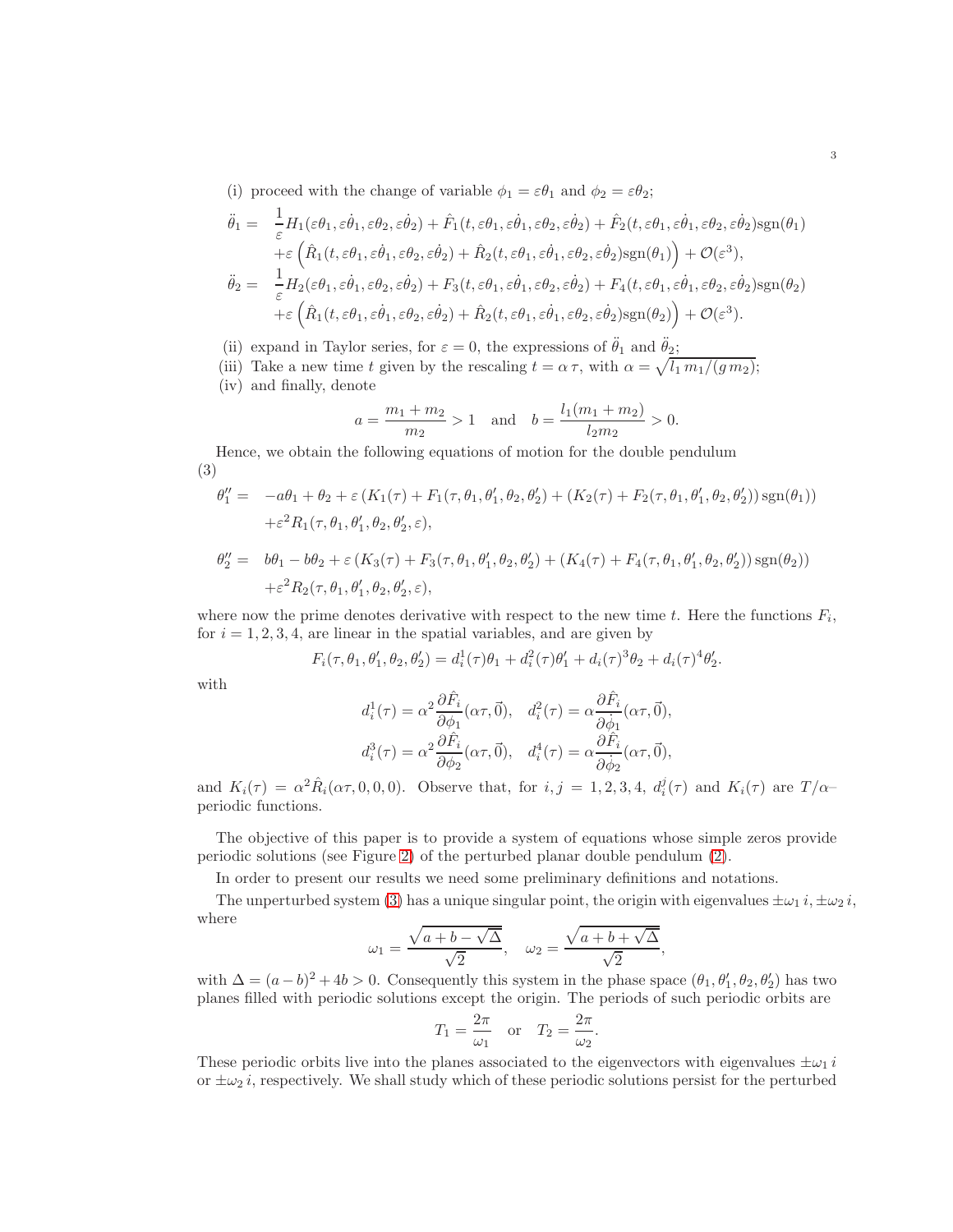4 J. LLIBRE, D.D. NOVAES AND M.A. TEIXEIRA



<span id="page-3-0"></span>FIGURE 2. Periodic solution of the perturbed system [\(2\)](#page-0-1) converging to the origin, when  $\varepsilon \to 0$ .

system [\(2\)](#page-0-1) when the parameter  $\varepsilon$  is sufficiently small and the functions of perturbation  $\hat{F}_i$  and  $\hat{R}_i$  for  $i = 1, 2, 3, 4$  have period either  $p\alpha T_1$ , or  $p\alpha T_2$ , with p positive integer.

<span id="page-3-1"></span>Remark 2. We say that the Crossing Hypothesis is satisfied if there exists a compact set  $D \subset \mathbb{R}^4$  such that every orbit starting in D reaches the set of discontinuity only at its crossing regions (see Appendix A).

Let  $X_{X_0,Y_0}(\tau)$  be the periodic function

$$
X_{X_0,Y_0}(\tau) = Y_0 \cos(\omega_1 \tau) + X_0 \sin(\omega_1 \tau),
$$

then we define the non–smooth function  $\mathcal{F}_1(X_0, Y_0)$  by

<span id="page-3-3"></span>(4) 
$$
\int_0^{pT_1} \sin(\omega_1 \tau) \left( 2b(\bar{F}_1 + K_1(\tau)) + (\bar{F}_3 + K_3(\tau)) \left( a - b + \sqrt{\Delta} \right) \right) d\tau + \int_0^{pT_1} \sin(\omega_1 \tau) \left( 2b(\bar{F}_2 + K_2(\tau)) + (\bar{F}_4 + K_4(\tau)) \left( a - b + \sqrt{\Delta} \right) \right) \text{sgn}(X_{X_0, Y_0}(\tau)) d\tau,
$$

and the non–smooth function  $\mathcal{F}_2(X_0, Y_0)$  by

<span id="page-3-4"></span>(5) 
$$
\int_0^{pT_1} \cos(\omega_1 \tau) \left( 2b(\bar{F}_1 + K_1(\tau)) + (\bar{F}_3 + K_3(\tau)) \left( a - b + \sqrt{D} \right) \right) d\tau + \int_0^{pT_1} \cos(\omega_1 \tau) \left( 2b(\bar{F}_2 + K_2(\tau)) + (\bar{F}_4 + K_4(\tau)) \left( a - b + \sqrt{D} \right) \right) \text{sgn}(X_{X_0, Y_0}(\tau)) d\tau.
$$

where

<span id="page-3-2"></span>(6) 
$$
\bar{F}_i = F_i(\tau, A_1, B_1, C_1, D_1)
$$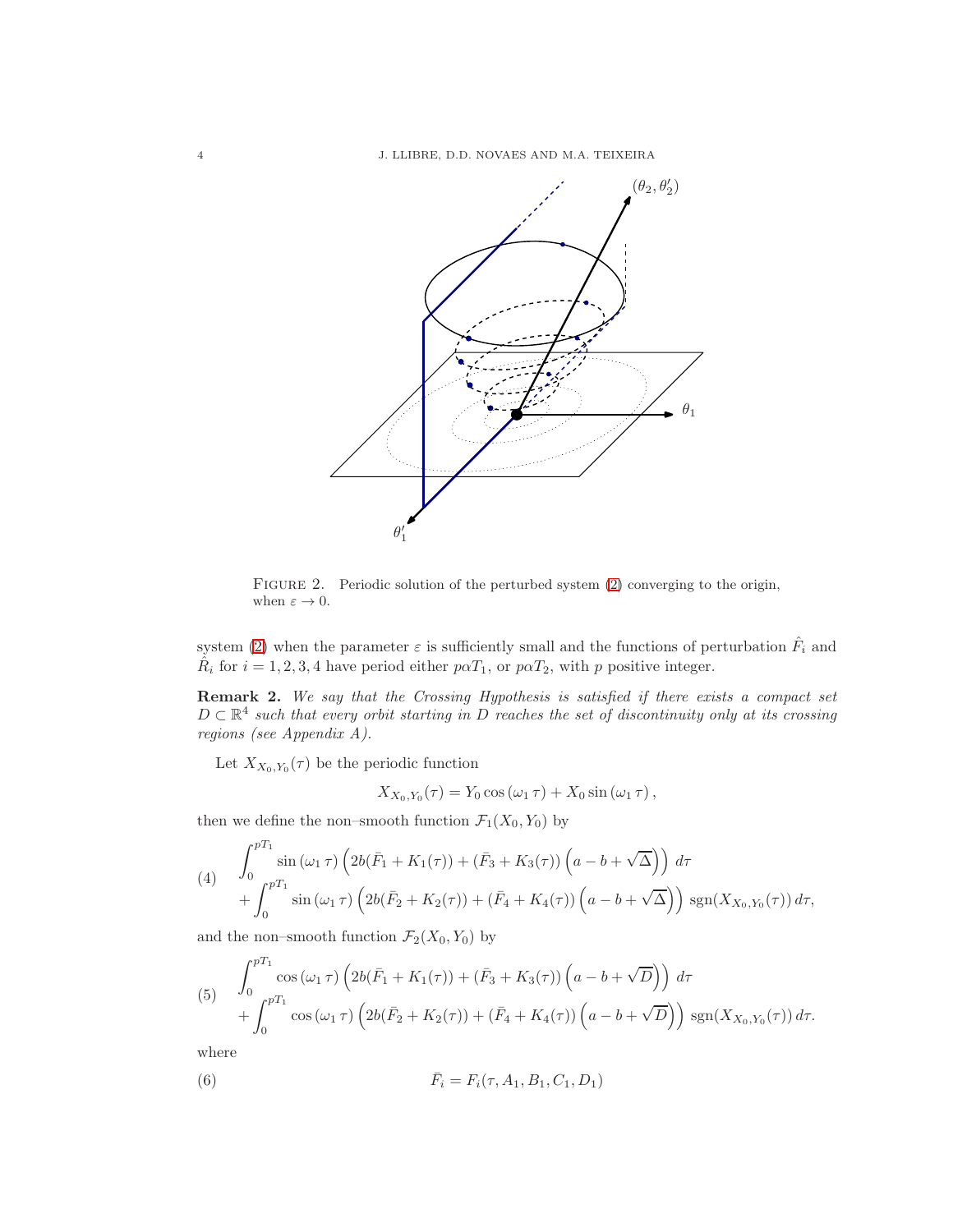for  $i = 1, 2, 3, 4$  with

$$
A_1 = \frac{\left(-a+b+\sqrt{\Delta}\right)}{2\,b\,\omega_1} \left(X_0\cos\left(\omega_1\,\tau\right) + Y_0\sin\left(\omega_1\,\tau\right)\right),
$$
  
\n
$$
B_1 = \frac{\left(-a+b+\sqrt{\Delta}\right)}{2b} \left(Y_0\cos\left(\omega_1\,\tau\right) - X_0\sin\left(\omega_1\,\tau\right)\right),
$$
  
\n
$$
C_1 = \frac{1}{\omega_1} \left(X_0\cos\left(\omega_1\,\tau\right) + Y_0\sin\left(\omega_1\,\tau\right)\right),
$$
  
\n
$$
D_1 = Y_0\cos\left(\omega_1\,\tau\right) - X_0\sin\left(\omega_1\,\tau\right).
$$

A zero  $(X_0^*, Y_0^*)$  of the system of the non-smooth functions

(7)  $\mathcal{F}_1(X_0, Y_0) = 0, \quad \mathcal{F}_2(X_0, Y_0) = 0,$ 

such that

<span id="page-4-0"></span>
$$
\det\left(\left.\frac{\partial(\mathcal{F}_1,\mathcal{F}_2)}{\partial(X_0,Y_0)}\right|_{(X_0,Y_0)=(X_0^*,Y_0^*)}\right)\neq 0,
$$

is called a simple zero of system [\(7\)](#page-4-0).

Our main result on the periodic solutions of the non-smooth perturbed double pendulum [\(2\)](#page-0-1) which bifurcate from the periodic solutions of the unperturbed double pendulum [\(1\)](#page-0-0) with period  $T_1$  traveled  $p$  times is the following.

<span id="page-4-1"></span>**Theorem 1.** Assume that the functions  $\hat{F}_i$  and  $\hat{R}_i$  of the non-smooth perturbed double pendulum [\(2\)](#page-0-1) are periodic in t of period  $p\alpha T_1$  with p positive integer. Also assume that the Crossing Hypothesis (see Remark [2\)](#page-3-1) is satisfied. Then for  $|\varepsilon| > 0$  sufficiently small and for every simple zero  $(X_0^*, Y_0^*) \neq (0, 0)$  of the non-smooth system [\(7\)](#page-4-0) such that the orbits pass by D, the non-smooth perturbed double pendulum [\(2\)](#page-0-1) has a pa $T_1$ -periodic solution  $(\phi_1(t, \varepsilon), \phi_2(t, \varepsilon)) \to (0, 0)$ when  $\varepsilon \to 0$ .

Theorem [1](#page-4-1) is proved in section [2.](#page-6-0) Its proof is based in the averaging theory for computing periodic solutions, see the Appendix B.

Note that the periodic solution given in Theorem [1](#page-4-1) is a periodic solution bifurcating at  $\varepsilon = 0$ from the equilibrium of system [\(2\)](#page-0-1) localized at the origin of coordinates. For  $|\varepsilon| > 0$  sufficiently small this orbits is close to the plane defined by the eigenvectors of the eigenvalues  $\pm i\omega_1$ .

We provide an application of Theorem [1](#page-4-1) in the following corollary, which will be proved in section [3.](#page-11-0)

<span id="page-4-2"></span>Corollary 2. Suppose that  $F_1 = y/\alpha^2 + f_1$ ,  $F_3 = w/\alpha^2 + f_3$ , and  $f_1$ ,  $F_2$ ,  $f_3$ , and  $F_4$  has no linear term. Also suppose that  $R_2 = 1/\alpha^2 + r_2$ ,  $R_4 = 1/\alpha^2 + r_4$  and  $R_1$ ,  $r_2$ ,  $R_3$ , and  $r_4$  has no constant term. Moreover, assume that all functions are  $p\alpha T_1/q$ -periodic. Then the differential system [\(2\)](#page-0-1) for  $|\varepsilon| > 0$  sufficiently small has one point point solution  $(\phi_1(t, \varepsilon), \phi_2(t, \varepsilon)) \to (0, 0)$  when  $\varepsilon \to 0.$ 

Now let  $Z^{Z_0,W_0}(\tau)$  be the periodic function

$$
Z^{Z_0,W_0}(\tau) = W_0 \cos(\omega_2 \tau) + Z_0 \sin(\omega_2 \tau),
$$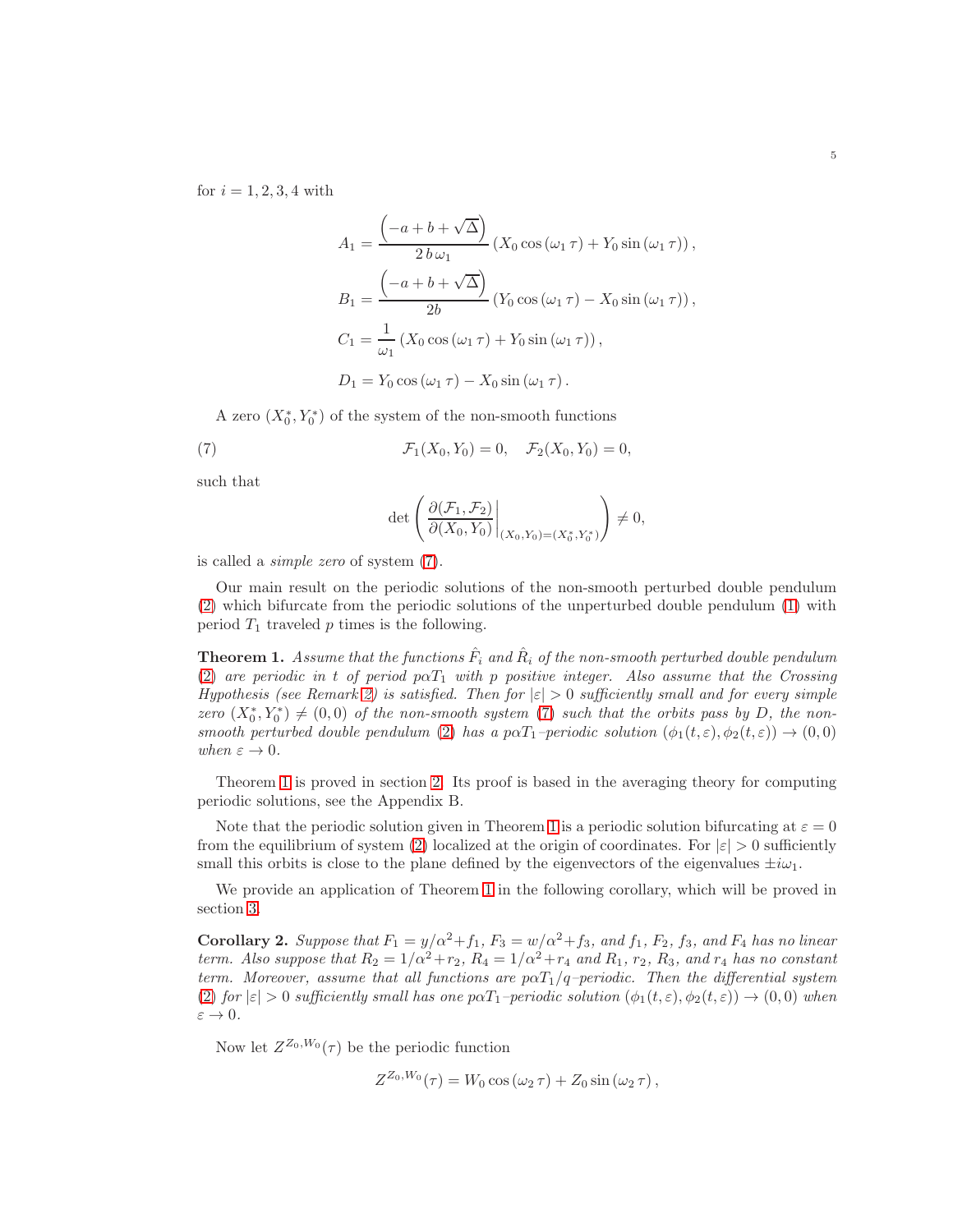then we define the non–smooth function  $\mathcal{F}^1(Z_0, W_0)$  by (8)

$$
\int_0^{pT_2} \sin(\omega_2 \tau) \left( -2b(\bar{F}_1 + K_1(\tau)) + (\bar{F}_3 + K_3(\tau)) \left( -a + b + \sqrt{\Delta} \right) \right) d\tau + \int_0^{pT_2} \sin(\omega_2 \tau) \left( 2b(\bar{F}_2 + K_2(\tau)) + (\bar{F}_4 + K_4(\tau)) \left( -a + b + \sqrt{\Delta} \right) \right) \text{sgn}(Z^{Z_0, W_0}(\tau)) d\tau,
$$

and the non-smooth function  $\mathcal{F}^2(Z_0, W_0)$  by

$$
(9) \int_0^{pT_2} \cos(\omega_2 \tau) \left(-2b(\bar{F}_1 + K_1(\tau)) + (\bar{F}_3 + K_3(\tau))\left(a - b + \sqrt{D}\right)\right) d\tau + \int_0^{pT_2} \cos(\omega_2 \tau) \left(2b(\bar{F}_2 + K_2(\tau)) + (\bar{F}_4 + K_4(\tau))\left(a - b + \sqrt{D}\right)\right) \text{sgn}(Z^{Z_0, W_0}(\tau)) d\tau.
$$

where

$$
\bar{F}_i = F_i(t, A_2, B_2, C_2, D_2)
$$

for  $i = 1, 2, 3, 4$  with

 $\pi$ 

$$
A_2 = -\frac{\left(a - b + \sqrt{\Delta}\right)}{2\,b\,\omega_2} \left(Z_0 \cos\left(\omega_2 t\right) + W_0 \sin\left(\omega_2 t\right)\right),
$$
  
\n
$$
B_2 = -\frac{\left(a - b + \sqrt{\Delta}\right)}{2b} \left(W_0 \cos\left(\omega_2 t\right) - Z_0 \sin\left(\omega_2 t\right)\right),
$$
  
\n
$$
C_2 = \frac{1}{\omega_2} \left(Z_0 \cos\left(\omega_2 t\right) + W_0 \sin\left(\omega_2 t\right)\right),
$$
  
\n
$$
D_2 = W_0 \cos\left(\omega_2 t\right) - Z_0 \sin\left(\omega_2 t\right).
$$

<span id="page-5-0"></span>Consider the non-linear and non-smooth system

(10) 
$$
\mathcal{F}^1(Z_0, W_0) = 0, \quad \mathcal{F}^2(Z_0, W_0) = 0.
$$

Our main result on the periodic solutions of the non-smooth perturbed double pendulum [\(2\)](#page-0-1) which bifurcate from the periodic solutions of the unperturbed double pendulum [\(3\)](#page-2-0) with period  $T_2$  traveled  $p$  times is the following.

<span id="page-5-1"></span>**Theorem 3.** Assume that the functions  $\hat{F}_i$  and  $\hat{R}_i$  of the non-smooth perturbed double pendulum [\(2\)](#page-0-1) are periodic in t of period  $p\alpha T_2$  with p positive integer. Also assume that the Crossing Hypothesis (see Remark [2\)](#page-3-1) is satisfied. Then for  $\varepsilon > 0$  sufficiently small and for every simple zero  $(Z_0^*, W_0^*) \neq (0, 0)$  of the non-smooth system [\(10\)](#page-5-0) such that the orbits pass by D, the non-smooth perturbed double pendulum [\(2\)](#page-0-1) has a pa $T_2$ -periodic solution  $(\phi_1(t, \varepsilon), \phi_2(t, \varepsilon)) \to (0, 0)$ when  $\varepsilon \to 0$ .

Theorem [3](#page-5-1) is also proved in section [2.](#page-6-0)

Again the periodic solution given in Theorem [3](#page-5-1) is a periodic solution bifurcating at  $\varepsilon = 0$ from the equilibrium of system [\(2\)](#page-0-1) localized at the origin of coordinates. For  $|\varepsilon| > 0$  sufficiently small this orbits is close to the plane defined by the eigenvectors of the eigenvalues  $\pm i\omega_2$ .

We provide an application of Theorem [3](#page-5-1) in the following corollary, which will be proved in section [3.](#page-11-0)

<span id="page-5-2"></span>Corollary 4. Suppose that  $F_1 = y/\alpha^2 + f_1$ ,  $F_3 = w/\alpha^2 + f_3$ , and  $f_1$ ,  $F_2$ ,  $f_3$ , and  $F_4$  has no linear term. Also suppose that  $R_2 = 1/\alpha^2 + r_2$ ,  $R_4 = 1/\alpha^2 + r_4$  and  $R_1$ ,  $r_2$ ,  $R_3$ , and  $r_4$  has no constant term. Moreover, assume that all functions are  $p\alpha T_2/q$ -periodic. Then the differential system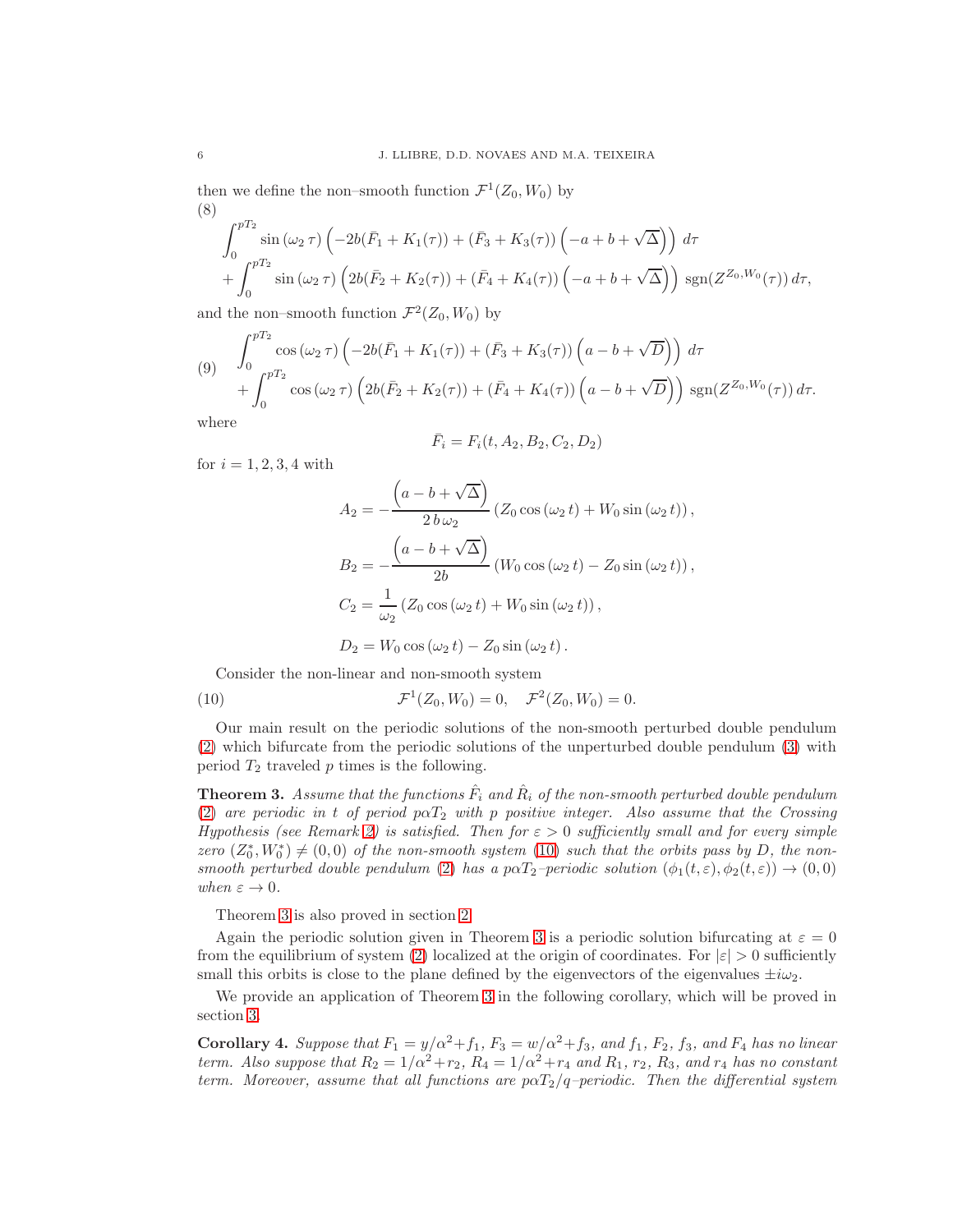<span id="page-6-0"></span>[\(2\)](#page-0-1) for  $|\varepsilon| > 0$  sufficiently small has one pa $T_2$ -periodic solution  $(\phi_1(t,\varepsilon), \phi_2(t,\varepsilon)) \to (0,0)$  when  $\varepsilon \to 0$ .

# 2. Proofs of Theorems [1](#page-4-1) and [3](#page-5-1)

Introducing the variables  $(x, y, z, w) = (\theta_1, \theta_1', \theta_2, \theta_2')$  we write the differential system of the non-smooth perturbed double pendulum [\(3\)](#page-2-0) as a first-order differential system defined in  $\mathbb{R}^4$ . Thus we have the differential system

<span id="page-6-1"></span>(11)  
\n
$$
x' = y,
$$
\n
$$
y' = -ax + z + \varepsilon (K_1(\tau) + F_1(\tau, x, y, z, w) + (K_2(\tau) + F_2(\tau, x, y, z, w)) \operatorname{sgn}(x))
$$
\n
$$
+ \varepsilon^2 R_1(\tau, x, y, z, w, \varepsilon),
$$
\n
$$
z' = w,
$$
\n
$$
w' = bx - bz + \varepsilon (K_3(\tau) + F_3(\tau, x, y, z, w) + (K_4(\tau) + F_4(\tau, x, y, z, w)) \operatorname{sgn}(z))
$$
\n
$$
+ \varepsilon^2 R_2(\tau, x, y, z, w, \varepsilon).
$$

System [\(11\)](#page-6-1) with  $\varepsilon = 0$  is equivalent to the unperturbed double pendulum system [\(3\)](#page-2-0), called in what follows simply by the unperturbed system. Otherwise we have the perturbed system.

Instead of working with the discontinuous differential system [\(11\)](#page-6-1) we shall work with the smooth differential system

<span id="page-6-2"></span>(12)  
\n
$$
x' = y,
$$
\n
$$
y' = -ax + z + \varepsilon (K_1(\tau) + F_1(\tau, x, y, z, w) + (K_2(\tau) + F_2(\tau, x, y, z, w)) s_{\delta}(y))
$$
\n
$$
+ \varepsilon R_1(\tau, x, y, z, w, \varepsilon),
$$
\n
$$
z' = w,
$$
\n
$$
w' = bx - bz + \varepsilon (K_3(\tau) + F_3(\tau, x, y, z, w) + (K_4(\tau) + F_4(\tau, x, y, z, w)) s_{\delta}(w))
$$
\n
$$
+ \varepsilon R_2(\tau, x, y, z, w, \varepsilon).
$$

where  $s_{\delta}(x)$  is the smooth function defined in Figure [5,](#page-14-0) such that

$$
\lim_{\delta \to 0} s_{\delta}(x) = \text{sgn}(x).
$$



FIGURE 3. The functions  $sign(x)$  and  $s_\delta(x)$ .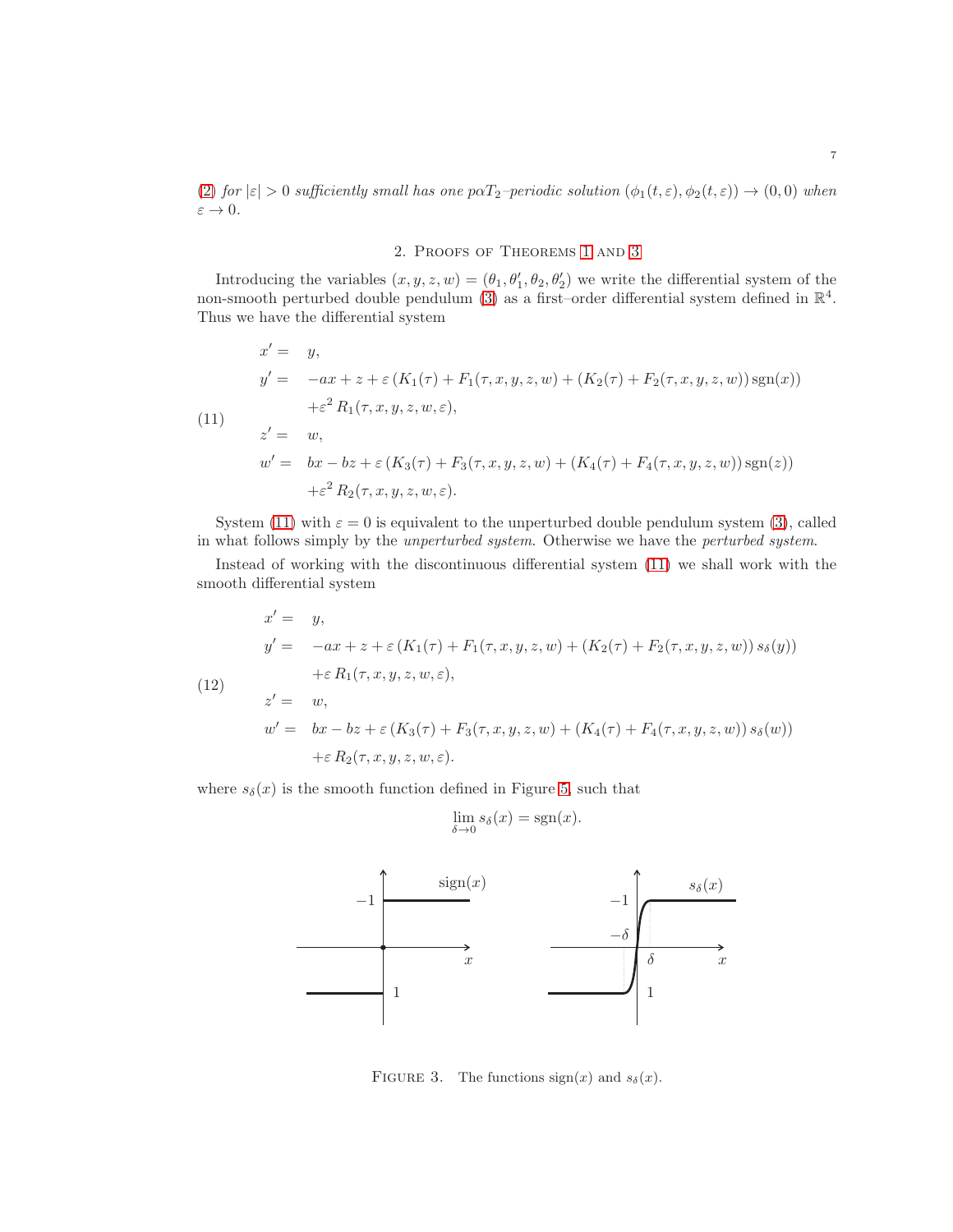We shall write system  $(12)$  in such a way that the linear part at the origin of the unperturbed system will be in its real normal Jordan form. Then, doing the change of variables  $(\tau, x, y, z, w) \rightarrow (\tau, X, Y, Z, W)$  given by

<span id="page-7-2"></span>(13) 
$$
\begin{pmatrix} X \\ Y \\ Z \\ W \end{pmatrix} = \begin{pmatrix} \frac{b\omega_1}{\sqrt{\Delta}} & 0 & \frac{\omega_1\left(a-b+\sqrt{\Delta}\right)}{2\sqrt{\Delta}} & 0 \\ 0 & \frac{b}{\sqrt{\Delta}} & 0 & \frac{a-b+\sqrt{\Delta}}{2\sqrt{\Delta}} \\ -\frac{b\omega_2}{\sqrt{\Delta}} & 0 & \frac{\omega_2\left(-a+b+\sqrt{\Delta}\right)}{2\sqrt{\Delta}} & 0 \\ 0 & -\frac{b}{\sqrt{\Delta}} & 0 & \frac{-a+b+\sqrt{\Delta}}{2\sqrt{\Delta}} \end{pmatrix} \begin{pmatrix} x \\ y \\ z \\ w \end{pmatrix},
$$

the differential system [\(12\)](#page-6-2) becomes

$$
X' = \omega_1 Y,
$$
  
\n
$$
Y' = -\omega_1 X + \varepsilon \frac{1}{2\sqrt{\Delta}} \left( 2b \left( K_1(\tau) + \tilde{F}_1 + (K_2(\tau) + \tilde{F}_2) s_\delta(\mathcal{A}) \right) \right)
$$
  
\n
$$
+ \varepsilon \frac{1}{2\sqrt{\Delta}} \left( \left( a - b + \sqrt{\Delta} \right) \left( K_3(\tau) + \tilde{F}_3 + (K_4(\tau) + \tilde{F}_4) s_\delta(\mathcal{C}) \right) \right) + \varepsilon^2 \tilde{R}_1,
$$
  
\n
$$
Z' = \omega_2 W,
$$

<span id="page-7-0"></span>
$$
W' = -\omega_2 Z + \varepsilon \frac{1}{2\sqrt{\Delta}} \left( -2b \left( K_1(\tau) + \tilde{F}_1 + (K_2(\tau) + \tilde{F}_2) s_\delta(\mathcal{A}) \right) \right) + \varepsilon \frac{1}{2\sqrt{\Delta}} \left( \left( -a + b + \sqrt{\Delta} \right) \left( K_3(\tau) + \tilde{F}_3 + (K_4(\tau) + \tilde{F}_4) s_\delta(\mathcal{C}) \right) \right) + \varepsilon^2 \tilde{R}_2,
$$

where  $\tilde{F}_i(t, X, Y, Z, W) = F_i(t, \mathcal{A}, \mathcal{B}, \mathcal{C}, \mathcal{D})$  for  $i = 1, 2, 3, 4$  with

$$
\mathcal{A} = \frac{\left(-a+b+\sqrt{\Delta}\right)}{2\,b\,\omega_1}X - \frac{\left(a-b+\sqrt{\Delta}\right)}{2\,b\,\omega_2}Z,
$$
\n
$$
\mathcal{B} = \frac{\left(-a+b+\sqrt{\Delta}\right)}{2b}Y - \frac{\left(a-b+\sqrt{\Delta}\right)}{2b}W,
$$
\n
$$
\mathcal{C} = \frac{1}{\omega_1}X + \frac{1}{\omega_2}Z,
$$
\n
$$
\mathcal{D} = Y + W,
$$

and  $\tilde{R}_i = \tilde{R}_i(X, Y, Z, W, \varepsilon)$ . Note that the linear part of the differential system [\(14\)](#page-7-0) at the origin is in its real normal Jordan form.

<span id="page-7-3"></span>**Lemma 5.** The periodic solutions of the differential system [\(14\)](#page-7-0) with  $\varepsilon = 0$  are

<span id="page-7-1"></span>(15)  
\n
$$
X_{X_0, Y_0}(\tau) = X_0 \cos (\omega_1 \tau) + Y_0 \sin (\omega_1 \tau),
$$
\n
$$
Y_{X_0, Y_0}(\tau) = Y_0 \cos (\omega_1 \tau) - X_0 \sin (\omega_1 \tau),
$$
\n
$$
Z_{X_0, Y_0}(\tau) = 0,
$$
\n
$$
W_{X_0, Y_0}(\tau) = 0,
$$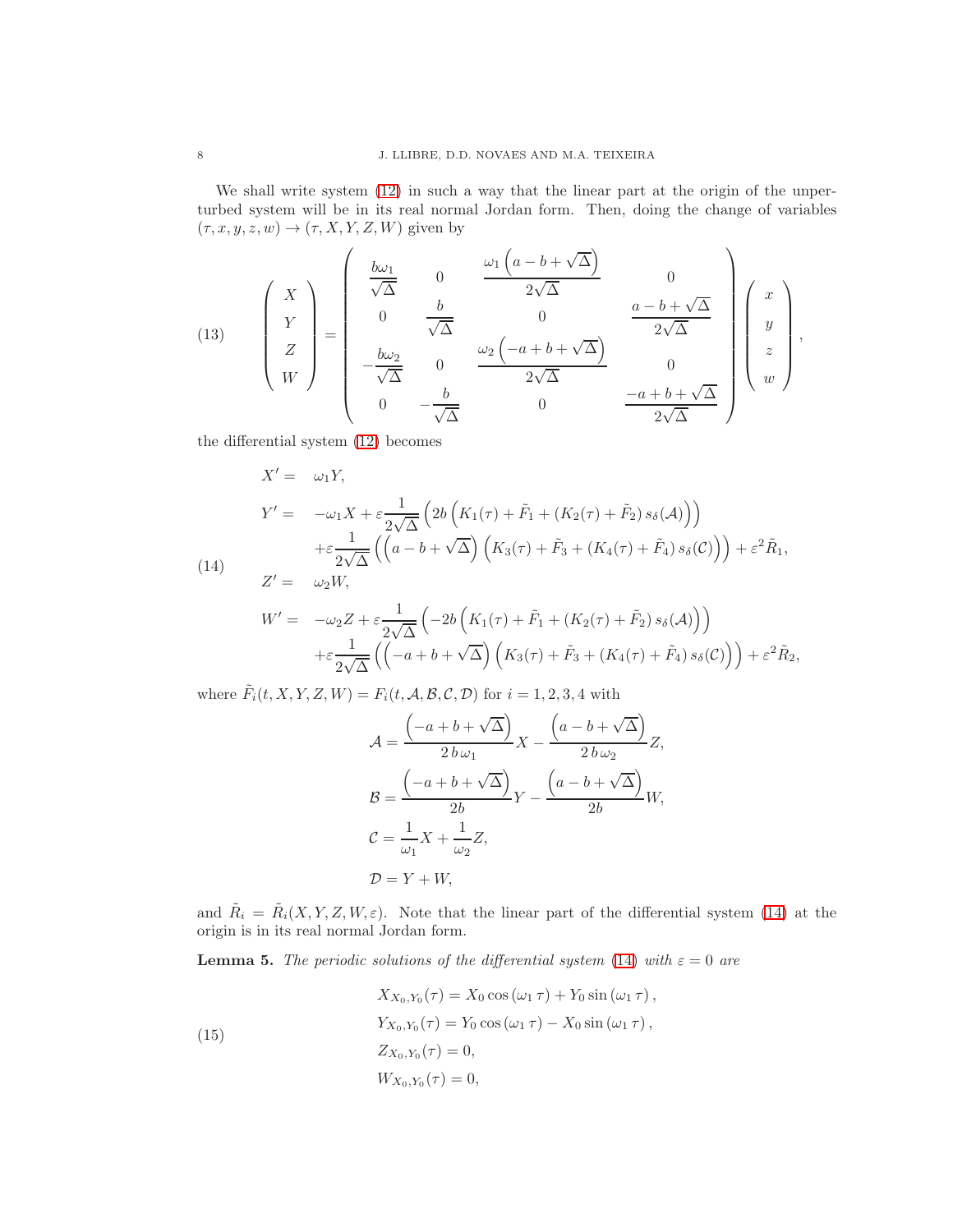of period  $T_1$ , and

<span id="page-8-0"></span>(16)  
\n
$$
X^{Z_0, W_0}(\tau) = 0,
$$
\n
$$
Y^{Z_0, W_0}(\tau) = 0,
$$
\n
$$
Z^{Z_0, W_0}(\tau) = Z_0 \cos(\omega_2 \tau) + W_0 \sin(\omega_2 \tau),
$$
\n
$$
W^{Z_0, W_0}(\tau) = W_0 \cos(\omega_2 \tau) - Z_0 \sin(\omega_2 \tau),
$$

of period  $T_2$ .

*Proof.* Since system [\(14\)](#page-7-0) with  $\varepsilon = 0$  is a linear differential system, the proof follows easily.  $\square$ 

*Proof of Theorem [1.](#page-4-1)* Assume that the functions  $\hat{F}_i$  and  $\hat{R}_i$  of the non-smooth perturbed double pendulum with equations of motion [\(3\)](#page-2-0) are periodic in t of period  $p\alpha T_1$  with p positive integer. Thus  $K_i$  and  $F_i$  are  $pT_1$ –periodic functions, i.e., the differential system [\(3\)](#page-2-0) and the periodic solutions [\(15\)](#page-7-1) have the same period  $pT_1$ .

It is well known that a Poincaré map defined in a smooth differential system is smooth. So the Poincaré maps associated to the periodic orbits of the differential system [\(12\)](#page-6-2) are smooth.

The Poincaré maps, restricted at  $D$ , associated to the periodic solutions of the non-smooth differential system [\(11\)](#page-6-1), which are perturbations of the periodic solutions [\(15\)](#page-7-1) are also smooth. Since the orbits starting in D reaches the discontinuity set only at the of crossing region (see Appendix A), such Poincaré maps are compositions of smooth Poincaré maps. In a similar way it follows that the Poincaré maps, restricted at  $D$ , associated to the periodic solutions of the non-smooth differential system [\(11\)](#page-6-1), which are perturbations of the periodic solutions [\(16\)](#page-8-0) are also smooth.

We can use Theorem [6](#page-15-0) (see the Appendix B) for computing some periodic solutions of the smooth systems. The periodic solutions are zeros of the displacement function, which is the Poincaré map associated to periodic solutions minus the identity. In fact, the non-linear function [\(25\)](#page-16-4) whose zeros can provide periodic solutions, is the first term of order  $\varepsilon$  of the displacement function. See for more details the proof of Theorem [6](#page-15-0) in [\[3\]](#page-16-5).

Since the Poincaré maps associated to periodic solutions of system  $(11)$ , coming from the perturbed periodic solutions  $(15)$  or  $(16)$ , are smooth and these Poincaré maps are the limit of the Poincaré maps associated to the smooth system  $(12)$ , for which we can use Theorem [6,](#page-15-0) it follows that we also can use Theorem [6](#page-15-0) for computing some of the periodic solutions of the non-smooth system [\(11\)](#page-6-1). In other words, we can apply Theorem [6](#page-15-0) to the smooth systems [\(12\)](#page-6-2) and then pass to the limit, when  $\delta \to 0$ , the function [\(25\)](#page-16-4) for obtaining a function whose zeros can give periodic solutions of the non-smooth system [\(11\)](#page-6-1).

We shall apply Theorem [6](#page-15-0) of the Appendix B to differential system [\(14\)](#page-7-0). We note that system [\(14\)](#page-7-0) can be written as system [\(22\)](#page-15-1) taking

$$
\mathbf{x} = \begin{pmatrix} X \\ Y \\ Z \\ W \end{pmatrix}, \quad t = \tau, \quad G_0(t, \mathbf{x}) = \begin{pmatrix} \omega_1 Y, \\ -\omega_1 X, \\ \omega_2 W, \\ -\omega_2 Z \end{pmatrix},
$$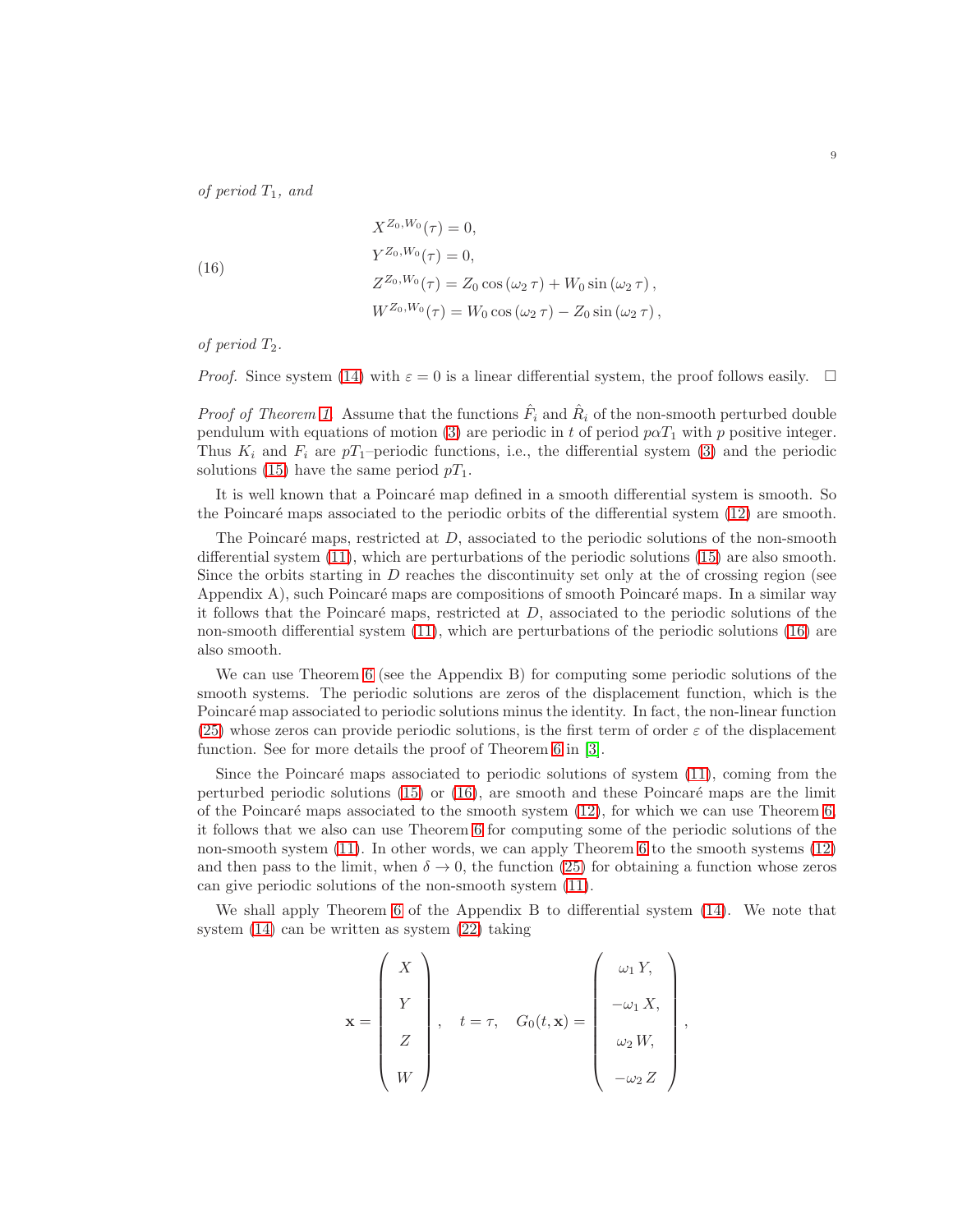$$
G_{1}(t, \mathbf{x}) = \begin{pmatrix} 0 \\ \frac{b}{\sqrt{\Delta}} \left( K_{1}(\tau) + \tilde{F}_{1} + (K_{2}(\tau) + \tilde{F}_{2}) s_{\delta}(\mathcal{A}) \right) \\ + \frac{a - b + \sqrt{\Delta}}{2\sqrt{\Delta}} \left( K_{3}(\tau) + \tilde{F}_{3} + (K_{4}(\tau) + \tilde{F}_{4}) s_{\delta}(\mathcal{C}) \right) \\ 0 \\ - \frac{b}{\sqrt{\Delta}} \left( K_{1}(\tau) + \tilde{F}_{1} + (K_{2}(\tau) + \tilde{F}_{2}) s_{\delta}(\mathcal{A}) \right) \\ + \frac{-a + b + \sqrt{\Delta}}{2\sqrt{\Delta}} \left( K_{3}(\tau) + \tilde{F}_{3} + (K_{4}(\tau) + \tilde{F}_{4}) s_{\delta}(\mathcal{C}) \right) \end{pmatrix}
$$
  
and  $G_{2}(t, \mathbf{x}, \varepsilon) = \begin{pmatrix} 0 \\ R_{1} \\ 0 \\ R_{2} \end{pmatrix}$ .

We shall study which periodic solutions [\(15\)](#page-7-1) of the unperturbed system [\(14\)](#page-7-0) with  $\varepsilon = 0$  can be continued to periodic solutions of the perturbed system [\(14\)](#page-7-0) for  $\varepsilon \neq 0$  sufficiently small.

We shall describe the different elements which appear in the statement of Theorem [6](#page-15-0) in the particular case of the differential system [\(14\)](#page-7-0). Thus we have that  $\Omega = \mathbb{R}^4$ ,  $k = 2$  and  $n = 4$ . Let  $r_1 > 0$  be arbitrarily small and let  $r_2 > 0$  be arbitrarily large. We take the open and bounded subset V of the plane  $Z = W = 0$  as

$$
V = \{(X_0, Y_0, 0, 0) \in \mathbb{R}^4 : r_1 < \sqrt{X_0^2 + Y_0^2} < r_2\}.
$$

As usual Cl(V) denotes the closure of V. If  $\alpha = (X_0, Y_0)$ , then we can identify V with the set

$$
\{\alpha \in \mathbb{R}^2 : r_1 < ||\alpha|| < r_2\},\
$$

here  $|| \cdot ||$  denotes the Euclidean norm of  $\mathbb{R}^2$ . The function  $\beta : Cl(V) \to \mathbb{R}^2$  is  $\beta(\alpha) = (0,0)$ . Therefore, in our case the set

$$
\mathcal{Z} = \{ \mathbf{z}_{\alpha} = (\alpha, \beta(\alpha)), \ \alpha \in \mathrm{Cl}(V) \} = \{ (X_0, Y_0, 0, 0) \in \mathbb{R}^4 : r_1 \le \sqrt{X_0^2 + Y_0^2} \le r_2 \}.
$$

Clearly for each  $z_\alpha \in \mathcal{Z}$  we can consider the periodic solution  $\mathbf{x}(\tau, z_\alpha) = (X(\tau), Y(\tau), 0, 0)$ given by [\(15\)](#page-7-1) with period  $pT_1$ .

Computing the fundamental matrix  $M_{\mathbf{z}_{\alpha}}(\tau)$  of the linear differential system [\(14\)](#page-7-0) with  $\varepsilon = 0$ associated to the T-periodic solution  $z_{\alpha} = (X_0, Y_0, 0, 0)$  such that  $M_{z_{\alpha}}(0)$  be the identity of  $\mathbb{R}^4$ , we get that  $M(\tau) = M_{\mathbf{z}_{\alpha}}(\tau)$  is equal to

$$
\begin{pmatrix}\n\cos(\omega_1 \tau) & \sin(\omega_1 \tau) & 0 & 0 \\
-\sin(\omega_1 \tau) & \cos(\omega_1 \tau) & 0 & 0 \\
0 & 0 & \cos(\omega_2 \tau) & \sin(\omega_2 \tau) \\
0 & 0 & -\sin(\omega_2 \tau) & \cos(\omega_2 \tau)\n\end{pmatrix}
$$

.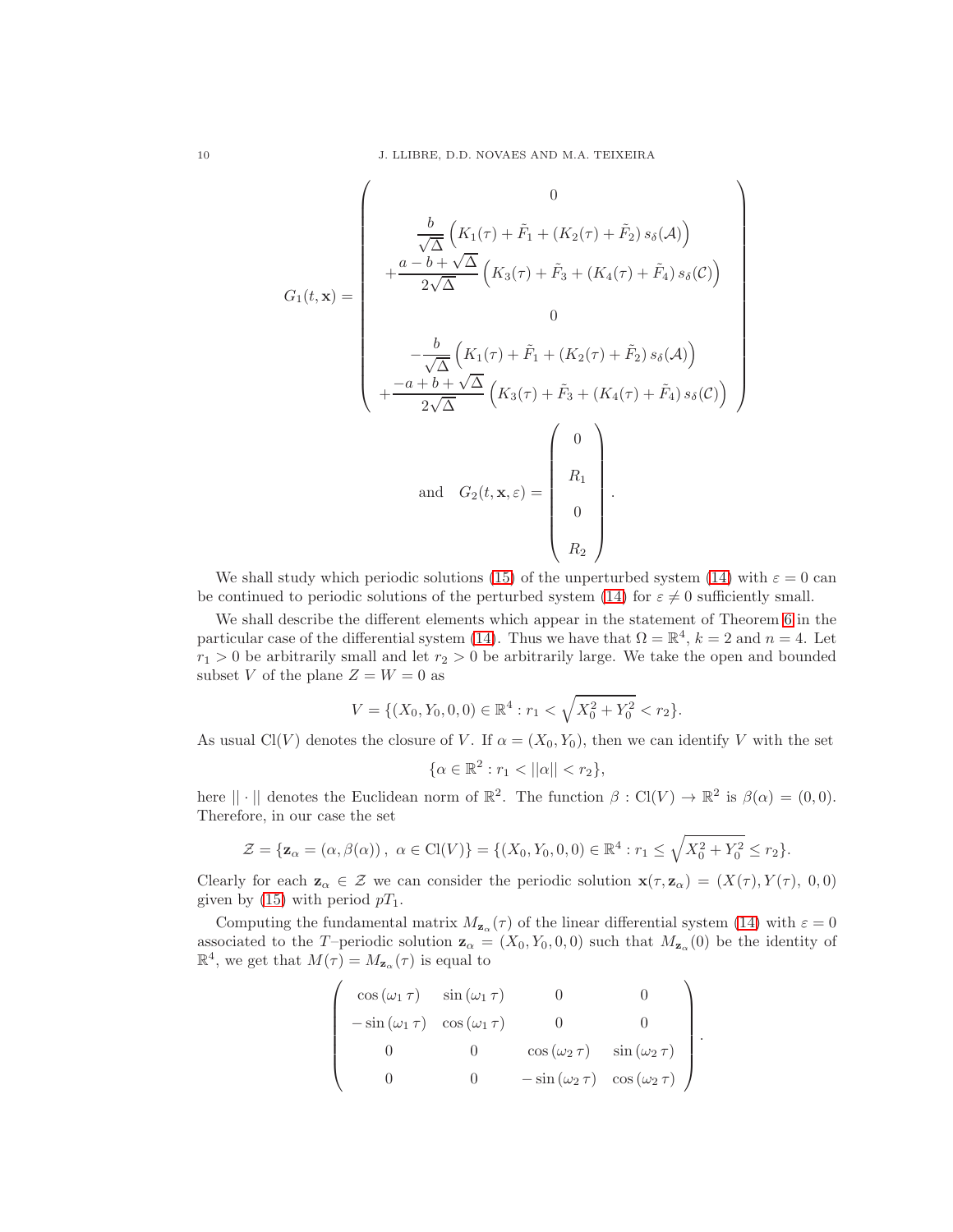Note that the matrix  $M_{\mathbf{z}_{\alpha}}(\tau)$  does not depend on the particular periodic solution  $\mathbf{x}(\tau,\mathbf{z}_{\alpha})$ . Since the matrix

$$
M^{-1}(0) - M^{-1}(pT_1) = \begin{pmatrix} 0 & 0 & 0 & 0 \\ 0 & 0 & 0 & 0 \\ 0 & 0 & 2\sin^2\left(\frac{p\pi\,\omega_2}{\omega_1}\right) & \sin\left(\frac{2p\pi\,\omega_2}{\omega_1}\right) \\ 0 & 0 & -\sin\left(\frac{2p\pi\,\omega_2}{\omega_1}\right) & 2\sin^2\left(\frac{p\pi\,\omega_2}{\omega_1}\right) \end{pmatrix},
$$

satisfies the assumptions of statement (ii) of Theorem [6](#page-15-0) because the determinant

$$
\begin{vmatrix} 2\sin^2\left(\frac{p\pi\,\omega_2}{\omega_1}\right) & \sin\left(\frac{2p\pi\,\omega_2}{\omega_1}\right) \\ -\sin\left(\frac{2p\pi\,\omega_2}{\omega_1}\right) & 2\sin^2\left(\frac{p\pi\,\omega_2}{\omega_1}\right) \end{vmatrix} = 4\sin^2\left(\frac{p\pi\,\omega_2}{\omega_1}\right) \neq 0.
$$

So we can apply Theorem [6](#page-15-0) to system [\(14\)](#page-7-0).

Now  $\xi : \mathbb{R}^4 \to \mathbb{R}^2$  is  $\xi(X, Y, Z, W) = (X, Y)$ . We calculate, when  $\delta \to 0$ , the function

$$
\mathcal{G}(X_0,Y_0)=\mathcal{G}(\alpha)=\xi\left(\frac{1}{pT_1}\int_0^{pT_1}M_{\mathbf{z}_\alpha}^{-1}(t)G_1(t,\mathbf{x}(t,\mathbf{z}_\alpha))dt\right),\,
$$

and we obtain the function  $\mathcal{G}_2(X_0, Y_0)$ (17)

<span id="page-10-0"></span>
$$
-\frac{1}{2\sqrt{\Delta}pT_1} \int_0^{pT_1} \left[ \sin(\omega_1 \tau) \left( 2b \left( K_1(\tau) + \bar{F}_1 + (K_2(\tau) + \bar{F}_2) \operatorname{sgn} \left( \frac{a+b+\sqrt{\Delta}}{2b} X_{X_0, Y_0(\tau)} \right) \right) + \left( a - b + \sqrt{\Delta} \right) \left( K_3(\tau) + \bar{F}_3 + (K_4(\tau) + \bar{F}_4) \operatorname{sgn}(X_{X_0, Y_0(\tau)}) \right) \right) d\tau,
$$

and the function  $\mathcal{G}_2(X_0, Y_0)$ 

<span id="page-10-1"></span>(18)  
\n
$$
\frac{1}{2\sqrt{\Delta}pT_1} \int_0^{pT_1} \left[ \cos(\omega_1 \tau) \left( +2b \left( K_1(\tau) + \bar{F}_1 + (K_2(\tau) + \bar{F}_2) \operatorname{sgn} \left( \frac{a+b+\sqrt{\Delta}}{2b} X_{X_0, Y_0}(\tau) \right) \right) + \left( a - b + \sqrt{\Delta} \right) \left( K_3(\tau) + \bar{F}_3 + (K_4(\tau) + \bar{F}_4) \operatorname{sgn}(X_{X_0, Y_0}(\tau)) \right) \right) \right] d\tau,
$$

where the functions of  $\bar{F}_i$  for  $i = 1, 2, 3, 4$  are the ones given in [\(6\)](#page-3-2). Note that  $-a+b+\sqrt{\Delta} > 0$ , then

$$
\operatorname{sgn}\left(\frac{-a+b+\sqrt{\Delta}}{2b}X_{X_0,Y_0}(\tau)\right)=\operatorname{sgn}\left(X_{X_0,Y_0}(\tau)\right),
$$

denoting by  $K = 1/(2\sqrt{\Delta pT_1})$ , the function [\(17\)](#page-10-0)  $\mathcal{G}_1(X_0, Y_0)$  becomes

$$
-K \int_0^{pT_1} \sin(\omega_1 \tau) (K_3(\tau) + \bar{F}_3) \left( a - b + \sqrt{\Delta} \right) + 2b(K_1(\tau) + \bar{F}_1) d\tau -K \int_0^{pT_1} \sin(\omega_1 \tau) \left( (K_4(\tau) + \bar{F}_4) \left( a - b + \sqrt{\Delta} \right) + 2b(K_2(\tau) + \bar{F}_2) \right) \text{sgn}(X_{X_0, Y_0}(\tau)) d\tau,
$$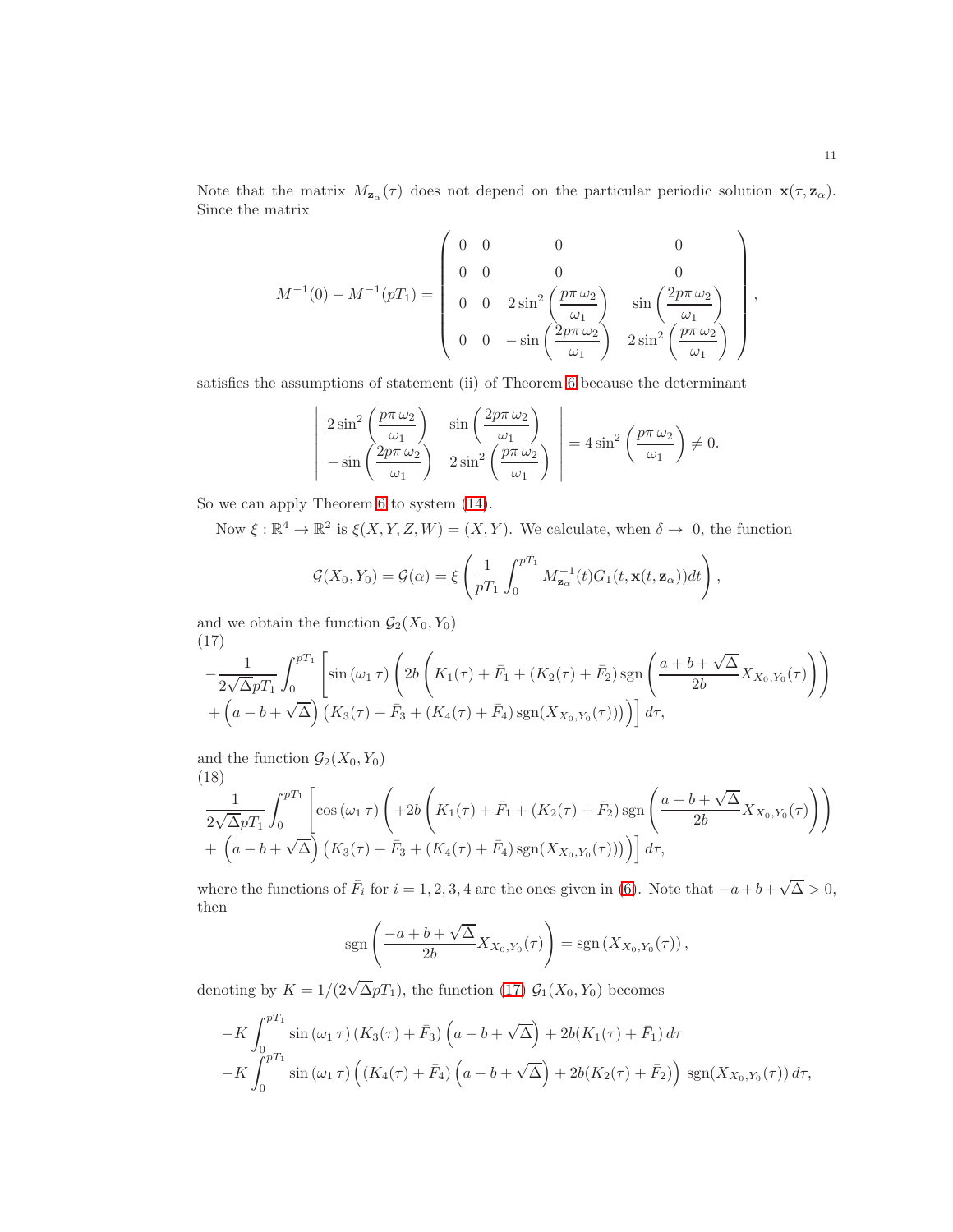and the function [\(18\)](#page-10-1)  $\mathcal{G}_2(X_0, Y_0)$  becomes

$$
K \int_0^{pT_1} \cos(\omega_1 \tau) (K_3(\tau) + \bar{F}_3) \left( a - b + \sqrt{D} \right) + 2b(K_1(\tau) + \bar{F}_1) d\tau
$$
  
\n
$$
K \int_0^{pT_1} \cos(\omega_1 \tau) \left( (K_4(\tau) + \bar{F}_4) \left( a - b + \sqrt{D} \right) + 2b(K_2(\tau) + \bar{F}_2) \right) \text{sgn}(X_{X_0, Y_0}(\tau)) d\tau.
$$

Then, by Theorem [6](#page-15-0) we have that for every simple zero  $(X_0^*, Y_0^*) \in V$  of the system of non-linear and non-smooth functions

(19) 
$$
\mathcal{G}_1(X_0, Y_0) = 0 \quad , \quad \mathcal{G}_2(X_0, Y_0) = 0,
$$

we have a periodic solution  $(X, Y, Z, W)(t, \varepsilon)$  of system [\(14\)](#page-7-0) such that

<span id="page-11-1"></span>
$$
(X,Y,Z,W)(0,\varepsilon)\to (X_0^*,Y_0^*,0,0) \quad \text{as }\varepsilon\to 0.
$$

Note that system [\(19\)](#page-11-1) is equivalent to system [\(7\)](#page-4-0), because both equations only differs in a non–zero multiplicative constant.

Going back through the change of coordinates [\(13\)](#page-7-2) we get a periodic solution  $(x, y, z, w)(\tau, \varepsilon)$ of system [\(15\)](#page-7-1) such that

$$
\begin{pmatrix}\nx(\tau,\varepsilon) \\
y(\tau,\varepsilon) \\
z(\tau,\varepsilon) \\
w(\tau,\varepsilon)\n\end{pmatrix}\n\rightarrow\n\begin{pmatrix}\n\frac{-a+b+\sqrt{\Delta}}{2b\omega_1} \left(X_0^* \cos\left(\omega_1 \tau\right) + Y_0^* \sin\left(\omega_1 \tau\right)\right) \\
\frac{-a+b+\sqrt{\Delta}}{2b} \left(Y_0^* \cos\left(\omega_1 \tau\right) - X_0^* \sin\left(\omega_1 \tau\right)\right) \\
\frac{1}{\omega_1} \left(X_0^* \cos\left(\omega_1 \tau\right) + Y_0^* \sin\left(\omega_1 \tau\right)\right) \\
Y_0^* \cos\left(\omega_1 \tau\right) - X_0^* \sin\left(\omega_1 \tau\right)\n\end{pmatrix}
$$

as  $\varepsilon \to 0$ .

Consequently we obtain a periodic solution  $(\theta_1, \theta_2)(\tau, \varepsilon)$  of system [\(2\)](#page-0-1) such that

$$
(\theta_1, \theta_2)(\tau, \varepsilon) \rightarrow \begin{pmatrix} \frac{-a+b+\sqrt{\Delta}}{2 b \omega_1} (X_0^* \cos(\omega_1 \tau) + Y_0^* \sin(\omega_1 \tau)) \\ \frac{1}{\omega_1} (X_0^* \cos(\omega_1 \tau) + Y_0^* \sin(\omega_1 \tau)) \end{pmatrix}
$$

as  $\varepsilon \to 0$ . Hence Theorem [1](#page-4-1) is proved.

<span id="page-11-0"></span>*Proof of Theorem [3.](#page-5-1)* This proof is completely analogous to the proof of Theorem [1.](#page-4-1)  $\Box$ 

## 3. Proofs of corollaries

To obtain the expression of the functions given in [\(4\)](#page-3-3) and [\(5\)](#page-3-4) we have to study the changes of sign of the functions  $X_{X_0,Y_0}(\tau)$  and  $Z^{Z_0,W_0}(\tau)$  respectively for  $t \in [0, pT_1]$  and  $t \in [0, pT_2]$ .

Note that  $X_{X_0,Y_0}(t_n)=0$  for

$$
t_n = \frac{1}{\omega_1} \left( \pi n - \arctan\left(\frac{Y_0}{X_0}\right) \right).
$$

If  $X_0Y_0 < 0$ , then  $t_n \in [0, pT_1]$  only for  $n = 0, 1, \dots, p+1$ , and if  $X_0Y_0 > 0$ , then  $t_n \in [0, pT_1]$ only for  $n = 1, 2, \dots, p+2$ . We know that for all  $t \in [t_n, t_{n+1}]$  the function  $Y_{X_0, Y_0}(\tau)$  has the same sign and different sign for any  $t \in [t_{n-1}, t_n]$ , thus the integral can be computed using the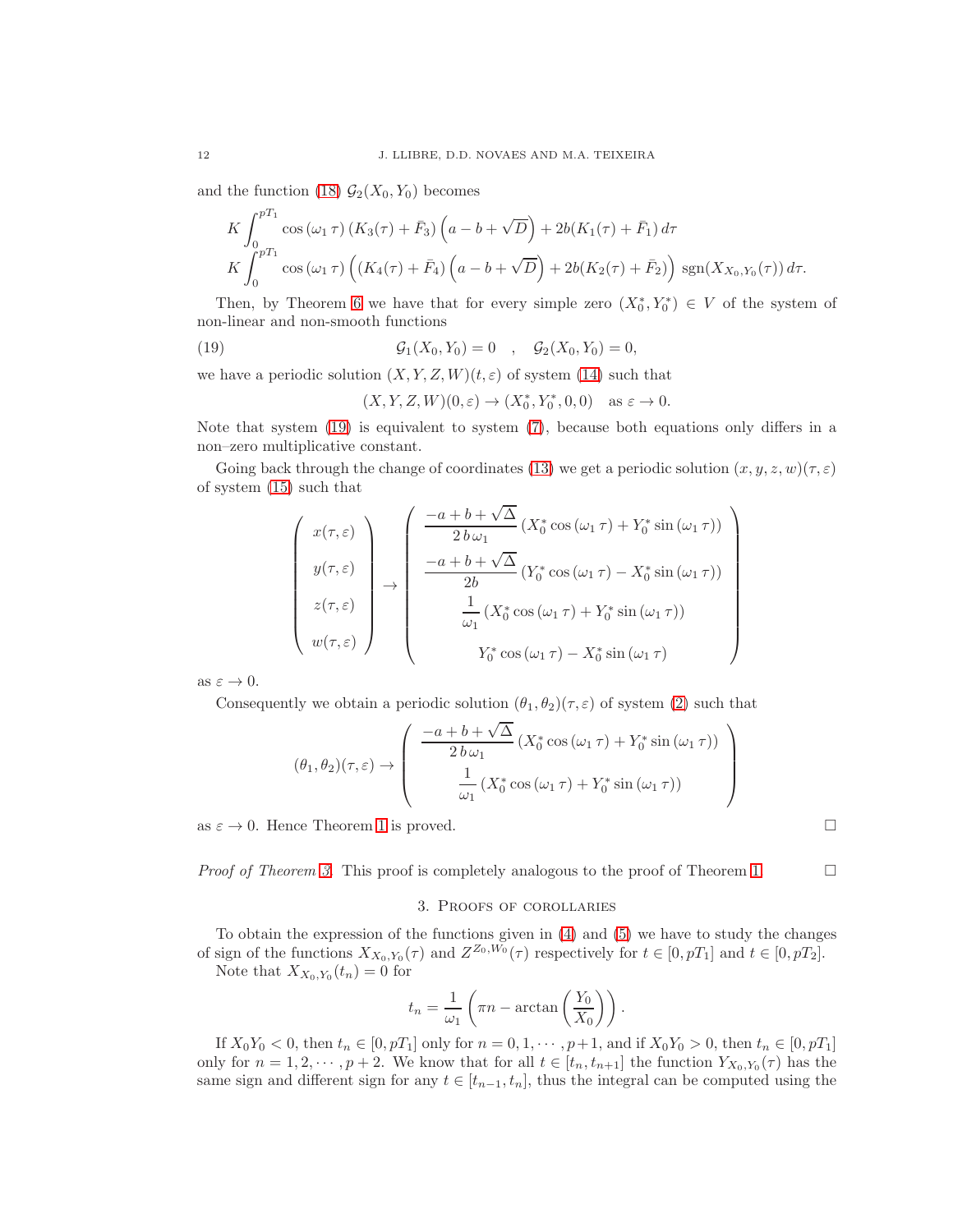partitions  $\{0, t_n, pT_1; n = 0, 1, \dots, p+1\}$  and  $\{0, t_n, pT_1; n = 1, 2, \dots, p+2\}$  as the limits of integration respectively for  $X_0Y_0 < 0$  and  $X_0Y_0 > 0$ .

The study of changes of the sign of the function  $Z^{Z_0,W_0}(\tau)$  for  $t \in [0, pT_2]$  and  $Z_0W_0 \neq 0$  is completely analogous.

Proof of Corollary [2.](#page-4-2) Firstly, we have to check the Crossing Hypothesis (see Remark [2\)](#page-3-1) to the system [\(3\)](#page-2-0).

Note that we have four different vector fields defined in four different regions (see Figure [4\)](#page-13-0). In the region  $\mathcal{R}_1 = \{x > 0 \text{ and } z > 0\}$  we have

$$
\mathcal{X}_1 = \left(\begin{array}{c} y \\ -ax + z + \varepsilon \dfrac{y+1}{\alpha^2} + \varepsilon^2 R_1(t,x,y,z,w) \\ w \\ bx - bz + \varepsilon \dfrac{w+1}{\alpha^2} + \varepsilon^2 R_2(t,x,y,z,w), \end{array}\right)
$$

.

.

In the region  $\mathcal{R}_2 = \{x < 0 \text{ and } z > 0\}$  we have

$$
\mathcal{X}_2 = \begin{pmatrix} y \\ -ax + z + \varepsilon \frac{y-1}{\alpha^2} + \varepsilon^2 R_1(t, x, y, z, w) \\ w \\ bx - bz + \varepsilon \frac{w+1}{\alpha^2} + \varepsilon^2 R_2(t, x, y, z, w), \end{pmatrix}.
$$

In the region  $\mathcal{R}_3 = \{x < 0 \text{ and } z < 0\}$  we have

$$
\mathcal{X}_3 = \begin{pmatrix} y \\ -ax + z + \varepsilon \frac{y-1}{\alpha^2} + \varepsilon^2 R_1(t, x, y, z, w) \\ w \\ bx - bz + \varepsilon \frac{w-1}{\alpha^2} + \varepsilon^2 R_2(t, x, y, z, w), \end{pmatrix}
$$

Finally, in the region  $\mathcal{R}_4 = \{x > 0 \text{ and } z < 0\}$  we have

$$
\mathcal{X}_4 = \begin{pmatrix} y \\ -ax + z + \varepsilon \frac{y+1}{\alpha^2} + \varepsilon^2 R_1(t, x, y, z, w) \\ w \\ bx - bz + \varepsilon \frac{w-1}{\alpha^2} + \varepsilon^2 R_2(t, x, y, z, w), \end{pmatrix}.
$$

To study the types of the sets  $\mathcal{M}_{ij}$  (see Appendix A), we have to compute Lie derivative of the functions  $g_1$  and  $g_2$  with respect to the vector fields  $\mathcal{X}_i$  for  $i = 1, 2, 3, 4$ , i.e.

$$
(\mathcal{L}_{\mathcal{X}_i})(g_j)(x, y, z, w) = \langle \nabla g_j, \mathcal{X}_i \rangle (x, y, z, w).
$$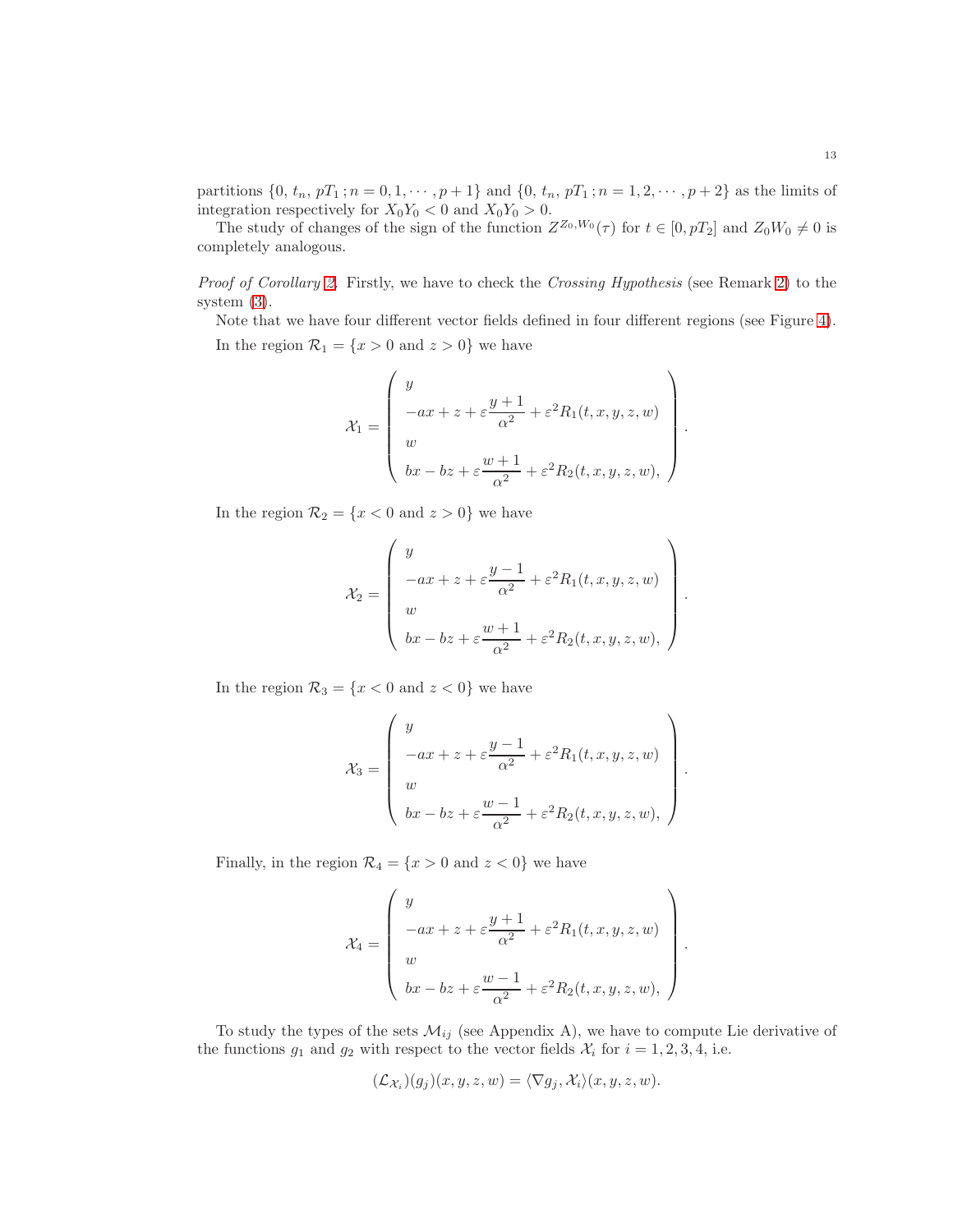

<span id="page-13-0"></span>FIGURE 4. Four different vector fields.

Proceeding with these calculations we have

$$
(\mathcal{L}_{\mathcal{X}_1})(g_1)(x, y, z, w) = (\mathcal{L}_{\mathcal{X}_2})(g_1)(x, y, z, w) = y,
$$
  
\n
$$
(\mathcal{L}_{\mathcal{X}_2})(g_2)(x, y, z, w) = (\mathcal{L}_{\mathcal{X}_3})(g_2)(x, y, z, w) = w,
$$
  
\n
$$
(\mathcal{L}_{\mathcal{X}_3})(g_1)(x, y, z, w) = (\mathcal{L}_{\mathcal{X}_4})(g_1)(x, y, z, w) = y,
$$
  
\n
$$
(\mathcal{L}_{\mathcal{X}_1})(g_2)(x, y, z, w) = (\mathcal{L}_{\mathcal{X}_4})(g_2)(x, y, z, w) = w.
$$

Hence we can conclude that in the set

$$
\mathcal{T} = \{(x, y, 0, 0)\} \bigcup \{(0, 0, z, w)\},\
$$

the flow is tangent to the discontinuous set, and in any other point the flow cross the set of discontinuity.

Using the coordinates defined in [\(13\)](#page-7-2), we have that

$$
\mathcal{T} = \left\{ \left( X, Y, -\frac{\omega_2}{\omega_1} X, -Y \right) \right\} \bigcup \left\{ \left( X, Y, \beta \frac{\omega_2}{\omega_1} X, \beta Y \right) \right\}.
$$

Observe that the periodic orbits given by Lemma [5](#page-7-3) filling the planes  $\{(X, Y, 0, 0)\}\$ and  $\{(0, 0, X, Y)\}\$ except the origin, do not reach the set T. Thus, for  $|\varepsilon| > 0$  sufficiently small, there exists a neighborhood of the planes  $\{(X, Y, 0, 0)\}\$  and  $\{(0, 0, X, Y)\}\$  such that the orbits cross the set of discontinuity. In other words, the Crossing Hypothesis is satisfied.

Studying the changes of the sign of the function  $X_{X_0,Y_0}(\tau)$  for  $t \in [0,T_1]$  we conclude that the non-smooth functions [\(4\)](#page-3-3) and [\(5\)](#page-3-4) are given by

$$
\mathcal{F}_1(X_0, Y_0) = \begin{cases}\n-\frac{2\sqrt{\Delta}\pi}{\omega_1}Y_0 + \frac{4(a+b+\sqrt{\Delta})}{\omega_1\sqrt{1 + \frac{Y_0^2}{X_0^2}}} & \text{if } X_0 > 0, \\
-\frac{2\sqrt{\Delta}\pi}{\omega_1}Y_0 - \frac{4(a+b+\sqrt{\Delta})}{\omega_1\sqrt{1 + \frac{Y_0^2}{X_0^2}}} & \text{if } X_0 < 0,\n\end{cases}
$$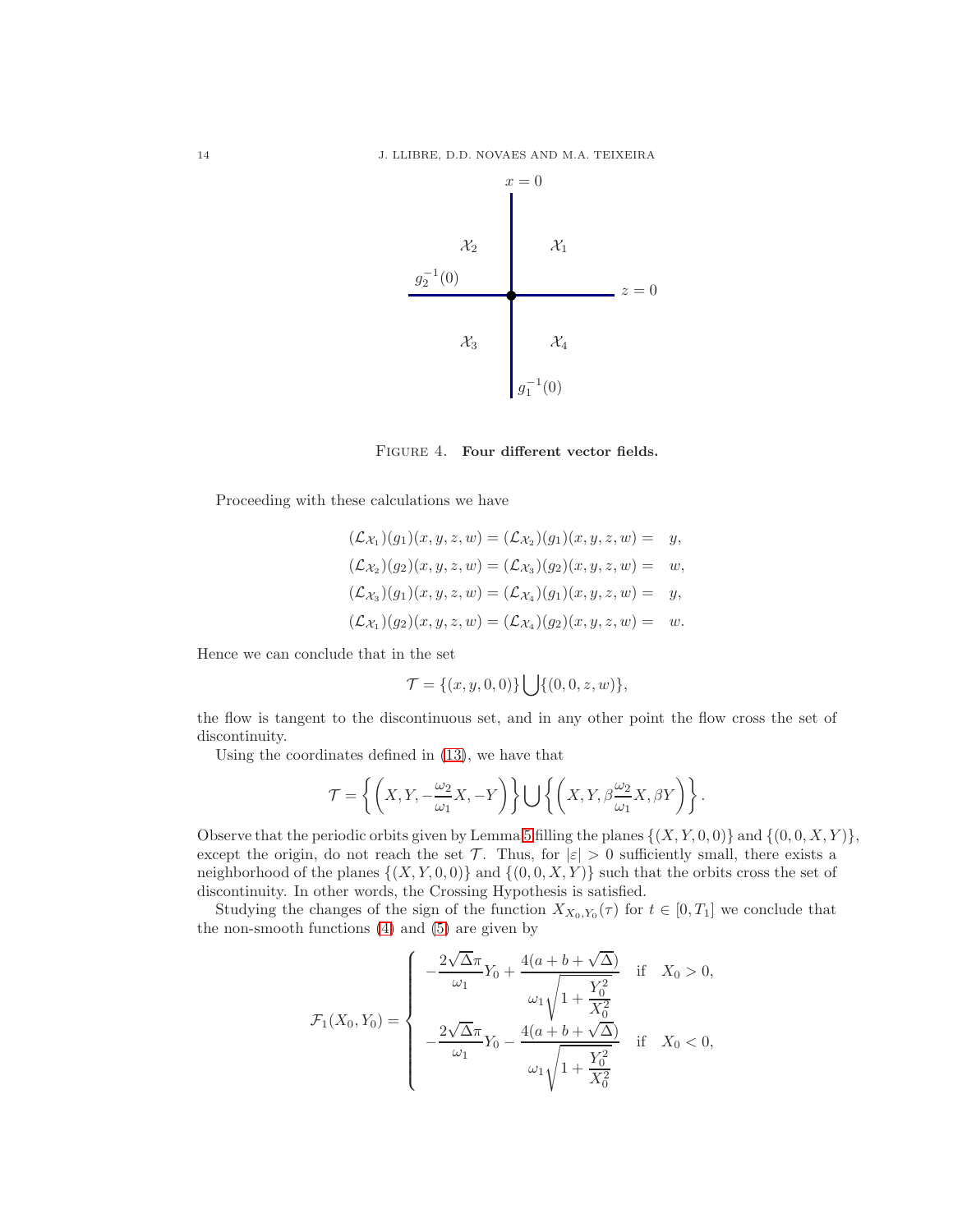$$
\mathcal{F}_2(X_0, Y_0) = \begin{cases}\n\frac{2\sqrt{\Delta}\pi}{\omega_1} Y_0 - \frac{4(a + b + \sqrt{\Delta})}{\omega_1 \sqrt{1 + \frac{Y_0^2}{X_0^2}}} & \text{if } X_0 > 0, \\
\frac{2\sqrt{\Delta}\pi}{\omega_1} Y_0 + \frac{4(a + b + \sqrt{\Delta})}{\omega_1 \sqrt{1 + \frac{Y_0^2}{X_0^2}}} & \text{if } X_0 < 0,\n\end{cases}
$$

This system has all solutions inside a periodic orbit of the unperturbed systems passing through

$$
(X_0^*, Y_0^*) = \left(\frac{\sqrt{2}}{\sqrt{\Delta}\pi}(a+b+\sqrt{\Delta}), \frac{\sqrt{2}}{\sqrt{\Delta}\pi}(a+b+\sqrt{\Delta})\right).
$$

It is easy to check that this solution are simple. So, by Theorem [1](#page-4-1) we have one periodic solution of the non-smooth perturbed double pendulum. This completes the proof of the corollary.  $\Box$ 

*Proof of Corollary [4.](#page-5-2)* This proof is completely analogous to the proof of Corollary [2.](#page-4-2)  $\Box$ 

# Appendix A: Basic concepts on Filippov systems

We say that a vector field  $X: D \subset \mathbb{R}^n \to \mathbb{R}^n$  is *Piecewise Continuous* if the domain D can be partitioned in a finite collection of connected, open and disjoint sets  $D_i$ ,  $i = 1, \dots, k$ , such that, the vector field  $X|_{\overline{D}_i}$  is continuous for  $i = 1, \dots, k$ .

We denote by  $S_X \subset \partial D_1 \cup \cdots \cup \partial D_k$  the set of points where the vector field X is discontinuous. By assumptions, the set  $S_X$  has measure zero.

If  $M \subset S_X$  is a manifold of codimension one, then M can be decomposed as the union of the closure of the regions (see Figure [5\)](#page-14-0):

$$
\Sigma^{c} = \{x \in \mathcal{M} : (Xh)(Yh)(x) > 0\};
$$
  
\n
$$
\Sigma^{e} = \{x \in \mathcal{M} : (Xh)(x) > 0 \in (Yh)(x) < 0\};
$$
  
\n
$$
\Sigma^{s} = \{x \in \mathcal{M} : (Xh)(x) < 0 \in (Yh)(x) > 0\}.
$$



<span id="page-14-0"></span>FIGURE 5. Crossing region ( $\Sigma^c$ ), escaping region ( $\Sigma^e$ ) and sliding region ( $\Sigma^s$ ).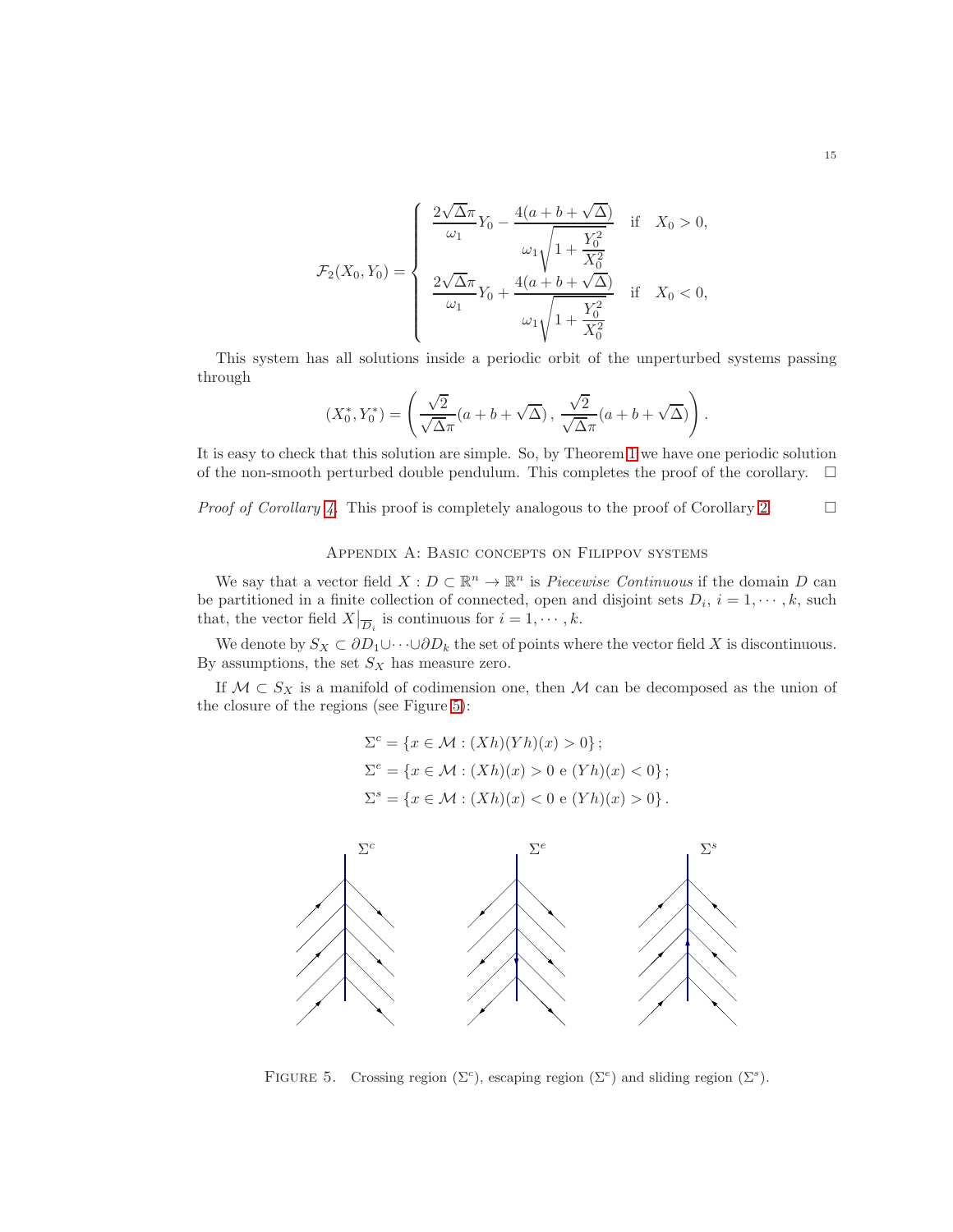For  $p \in \Sigma^e \cup \Sigma^s$  we define the *Sliding Vector Field* as

(20) 
$$
Z_s(p) = \frac{1}{(Yh)(p) - (Xh)(p)} ((Yh)(Xh)(p) - (Xh)(Yh)(p)).
$$

Consider the following equation

$$
(21) \t\t\t \dot{x} = X(x),
$$

where  $X: D \subset \mathbb{R}^n \to \mathbb{R}^n$  is a piecewise continuous vector field. The local solution of the equation [\(21\)](#page-15-2) passing through a point  $p \in \mathcal{M}$  is given by the Filippov convention:

- <span id="page-15-2"></span>(i) for  $p \in \Sigma^c$  such that  $(Xh)(p), (Yh)(p) > 0$  and taking the origin of time at p, the trajectory is defined as  $\varphi_Z(t,p) = \varphi_Y(t,p)$  for  $t \in I_p \cap \{t < 0\}$  and  $\varphi_Z(t,p) = \varphi_X(t,p)$ for  $t \in I_p \cap \{t > 0\}$ . For the case  $(Xh)(p), (Yh)(p) < 0$  the definition is the same reversing time;
- (i) for  $p \in \Sigma^e \cup \Sigma^s$  such that  $Z_s(p) \neq 0$ ,  $\varphi_Z(t,p) = \varphi_{Z_s}(t,p)$  for  $t \in I_p \subset \mathbb{R}$ .

Here  $\varphi_W$  denotes the flow of a vector field W.

For more details about discontinuous differential equation see Filippov's book [\[4\]](#page-16-6).

### <span id="page-15-3"></span><span id="page-15-1"></span>Appendix B: Basic results on averaging theory

We present the basic result from the averaging theory that we shall need for proving the main results of this paper.

We consider the problem of the bifurcation of  $T$ -periodic solutions from differential systems of the form

(22) 
$$
\dot{\mathbf{x}}(t) = G_0(t, \mathbf{x}) + \varepsilon G_1(t, \mathbf{x}) + \varepsilon^2 G_2(t, \mathbf{x}, \varepsilon),
$$

with  $\varepsilon = 0$  to  $\varepsilon \neq 0$  sufficiently small. Here the functions  $G_0, G_1 : \mathbb{R} \times \Omega \to \mathbb{R}^n$  and  $G_2$ :  $\mathbb{R} \times \Omega \times (-\varepsilon_0, \varepsilon_0) \to \mathbb{R}^n$  are  $\mathcal{C}^2$  functions, T-periodic in the first variable, and  $\Omega$  is an open subset of  $\mathbb{R}^n$ . The main assumption is that the unperturbed system

(23) 
$$
\dot{\mathbf{x}}(t) = G_0(t, \mathbf{x}),
$$

has a submanifold of periodic solutions. A solution of this problem is given using the averaging theory.

Let  $\mathbf{x}(t, \mathbf{z}, \varepsilon)$  be the solution of the system [\(23\)](#page-15-3) such that  $\mathbf{x}(0, \mathbf{z}, \varepsilon) = \mathbf{z}$ . We write the linearization of the unperturbed system along a periodic solution  $x(t, z, 0)$  as

<span id="page-15-4"></span>(24) 
$$
\dot{\mathbf{y}} = D_{\mathbf{x}} G_0(t, \mathbf{x}(t, \mathbf{z}, 0)) \mathbf{y}.
$$

In what follows we denote by  $M_{\mathbf{z}}(t)$  some fundamental matrix of the linear differential sys-tem [\(24\)](#page-15-4), and by  $\xi : \mathbb{R}^k \times \mathbb{R}^{n-k} \to \mathbb{R}^k$  the projection of  $\mathbb{R}^n$  onto its first k coordinates; i.e.  $\xi(x_1, \ldots, x_n) = (x_1, \ldots, x_k).$ 

We assume that there exists a k–dimensional submanifold  $\mathcal Z$  of  $\Omega$  filled with T-periodic solutions of  $(23)$ . Then an answer to the problem of bifurcation of T-periodic solutions from the periodic solutions contained in  $\mathcal Z$  for system [\(22\)](#page-15-1) is given in the following result.

<span id="page-15-0"></span>**Theorem 6.** Let V be an open and bounded subset of  $\mathbb{R}^k$ , and let  $\beta$  : Cl(V)  $\rightarrow \mathbb{R}^{n-k}$  be a  $\mathcal{C}^2$ function. We assume that

- (i)  $\mathcal{Z} = {\mathbf{z}_{\alpha} = (\alpha, \beta(\alpha))}, \ \alpha \in \text{Cl}(V) \} \subset \Omega$  and that for each  $\mathbf{z}_{\alpha} \in \mathcal{Z}$  the solution  $\mathbf{x}(t, \mathbf{z}_{\alpha})$ of  $(23)$  is T-periodic;
- (ii) for each  $\mathbf{z}_{\alpha} \in \mathcal{Z}$  there is a fundamental matrix  $M_{\mathbf{z}_{\alpha}}(t)$  of [\(24\)](#page-15-4) such that the matrix  $M_{\mathbf{z}_{\alpha}}^{-1}(0) - M_{\mathbf{z}_{\alpha}}^{-1}(T)$  has in the upper right corner the  $k \times (n-k)$  zero matrix, and in the lower right corner a  $(n - k) \times (n - k)$  matrix  $\Delta_{\alpha}$  with  $\det(\Delta_{\alpha}) \neq 0$ .